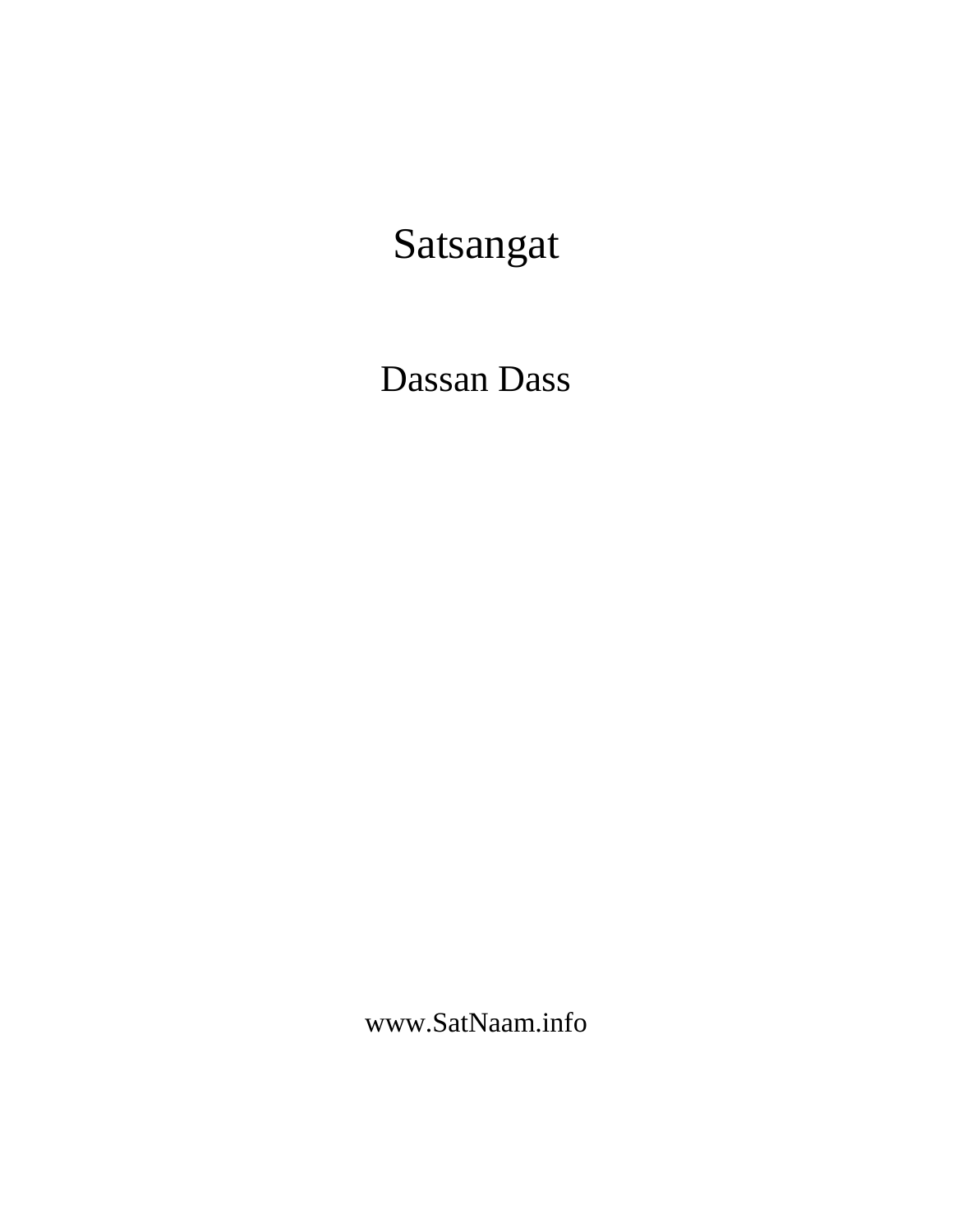#### **Satsangat**

Copyright © 2012 by [www.SatNaam.info](http://www.satnaam.info/)

First Edition December 2012

*All rights reserved. However, do feel free to use any part of this book for inspiring others just mention where you got the information from i.e. Dassan Dass. You can also help distribute the books by purchasing them online from the website. This is a not-for- profit Seva project done on a volunteer basis – so feel free to join in.*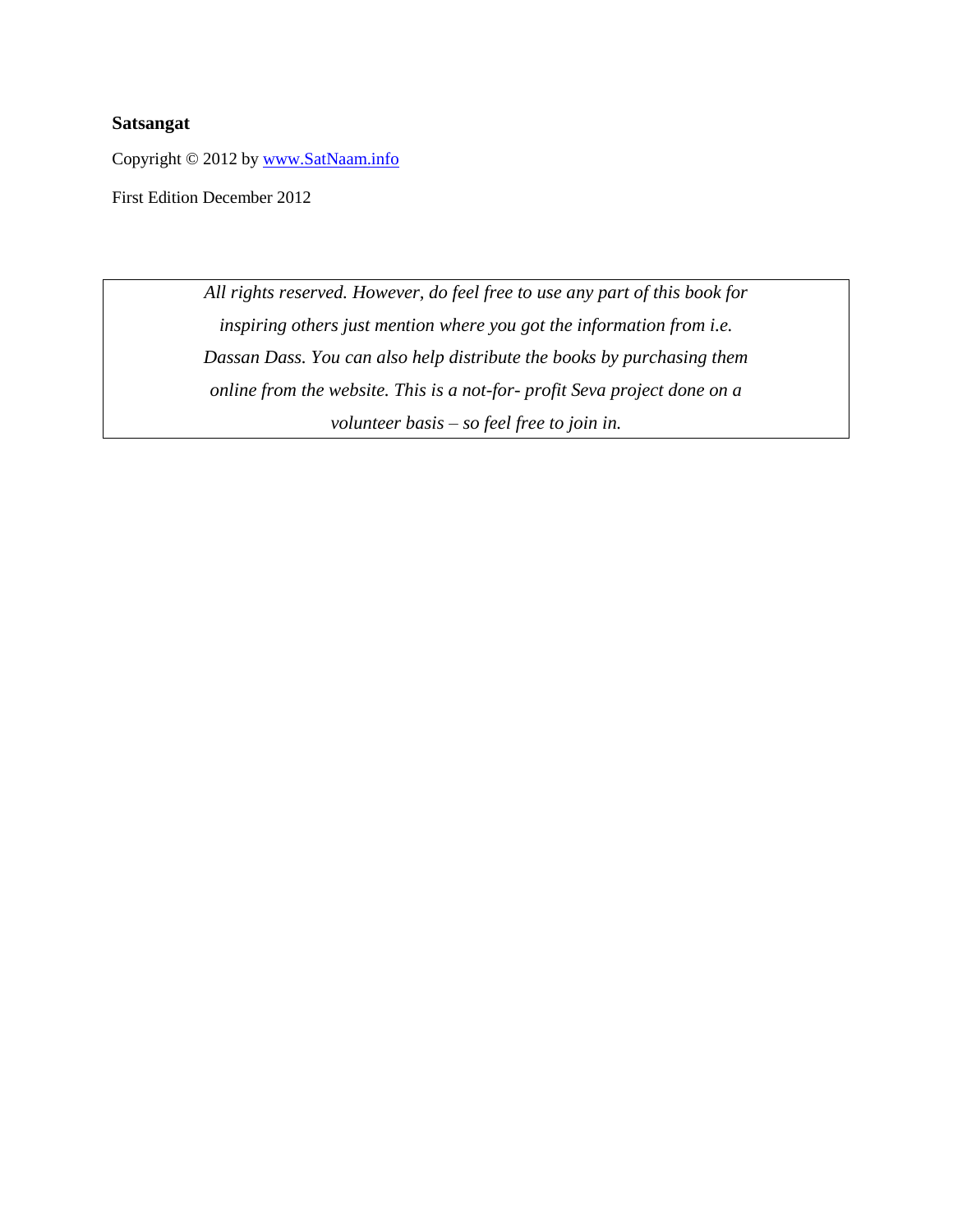#### **CONTENTS**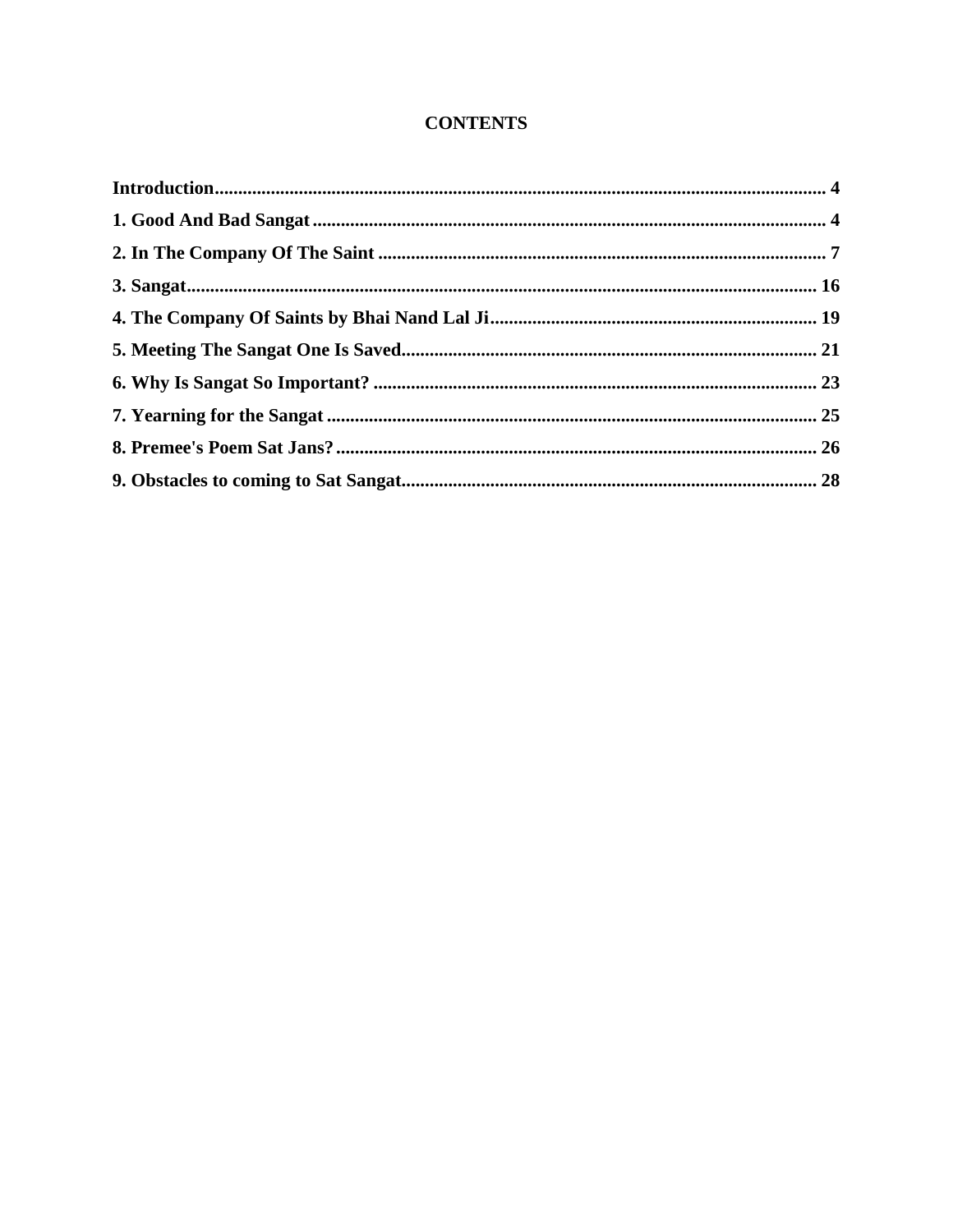#### <span id="page-3-0"></span>**Introduction**

Articles about the importance of associating with the enlightened ones.

#### <span id="page-3-1"></span>**1. Good And Bad Sangat**

"Sat Sangat" is the group of people (sangat) that are engaged in the praise of the Truth (Sat). Through the the praise of the Name of Truth (Sat Naam) under the guidance of the Guru of Truth (Sat Guru). "Sat Sangat" is also called "Sadh Sangat" (Company of the Saint) and "Gur Sangat" (Comany of the Guru). Or for short it just called "Sangat".

*How is the Society of Truth to be known? There, the Name of the One Lord is chanted. The One Name is the Lord's Command; O Nanak, the True Guru has given me this understanding. ||5||*

#### SGGS 72

"Sangat" is the congregation of two or more people who :

- are engaged in the service of Truth,
- see the Truth,
- speak the Truth
- serve the Truth,
- are serving Satnaam Paar Braham Parmeshwar God named Truth
- are serving the Guru with their truthful actions and reactions,
- are sharing divine knowledge (*Braham Vichaar)* with each other.

Sangat is where :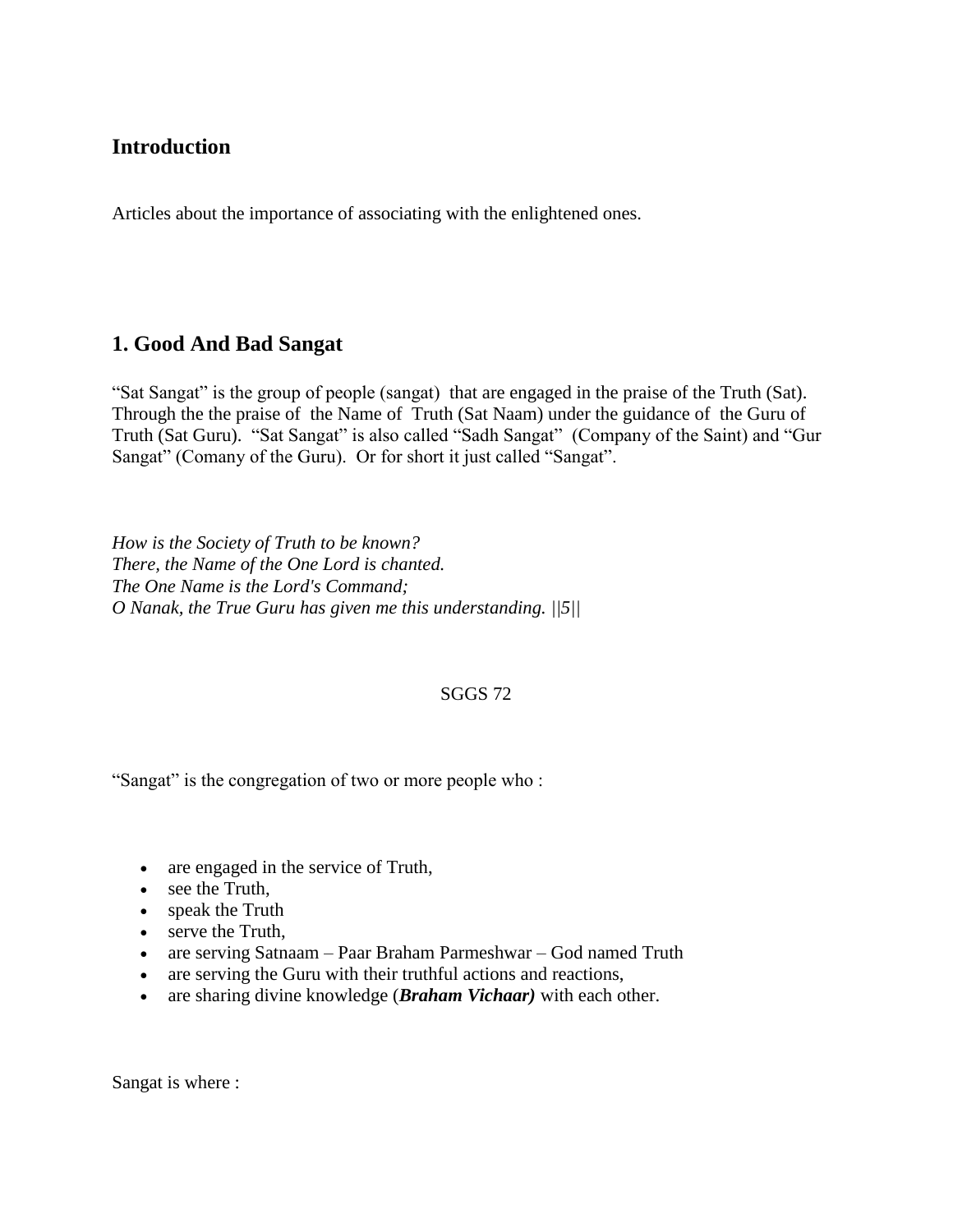- we meet enlightened souls as Sants, Sadhs, Satguru and Braham Gyani
- we are blessed with the sant's divine grace (sant prasad),
- get Gurparsaadi Naam,
- all our inner spiritual doors are opened Bazzar Kapaats with Gurus' kirpa,
- we go into deep meditation and experience union with God (Smadhi and Sunn Smadhi),
- our devotional (Bhagtee) account is opened in God's court (Dargah),
- we clean our mind and spiritual heart centre (Hirda) of the effects of the mental sicknesses of the 5 thieves, slander, gossip, hopes, wishes, desires, jealousy
- a worldy crow(kaag) becomes transformed into a spritual swan (Hans),
- a Manmukh, Bemukh and Pakhandi becomes a Sikh, a Gurmukh, a Gursikh and Puran Sachyara,
- the Naam saturates in the mind, Hirda and every bit of the body
- we get *Puran Gyan* complete divine knowledge *for Puran Bhagtee* total worshipping needed for achieving salvation *– Jivan Mukti*,
- an ordinary person's soul and Hirda is transformed into a Sant Hirda
- we try to adopt the vital qualities of Paar Braham Parmeshwar with the Gurkirpa.
- we cleanup our mind and soul of the karmic dirt attached from all the previous lives,
- we learn to live in complete spritual silence (sunn smadhi),
- we enjoy complete happiness and become free from all kinds of doubts Dubidha
- we can become free from all the worldly ties (Mukt from all Bandhans).

The glory of the Sangat has no end, furthermore the sangat is where :

- we love each and every thing of the universe,
- there is no place for hatred in Sangat
- $\bullet$  we learn to be humble utmost humbleness is the key to the Dargah
- we kill our ego Ahankaar,
- we completely surrender to the Guru *– Tan Munn Dhan Sabh Saup Guru Ko*.
- we receive the divine gift of divine knowledge from the Guru and follow the Guru's divinely charged words – (Amrit Bachans),
- we feel the presence of Paar Braham Parmeshwar,
- we see the Puran Parkash Param Jyot Darshan
- we meet Paar Braham Parmeshwar
- Paar Braham Parmeshwar comes in and plays with His and in His Bhagats
- we win over our own mind Munn Jeete Jag Jeet,
- we recognize our self and rise above all the caste and other prejudices (Jaat Paat Ke Bandhans) and unite with Paar Braham Parmeshwar.
- we advance towards Sach Khand, reach Sach Khand, and become Jivan Mukt achieve salvation,
- we learn to and become a great philanthropist (maha parupkaari)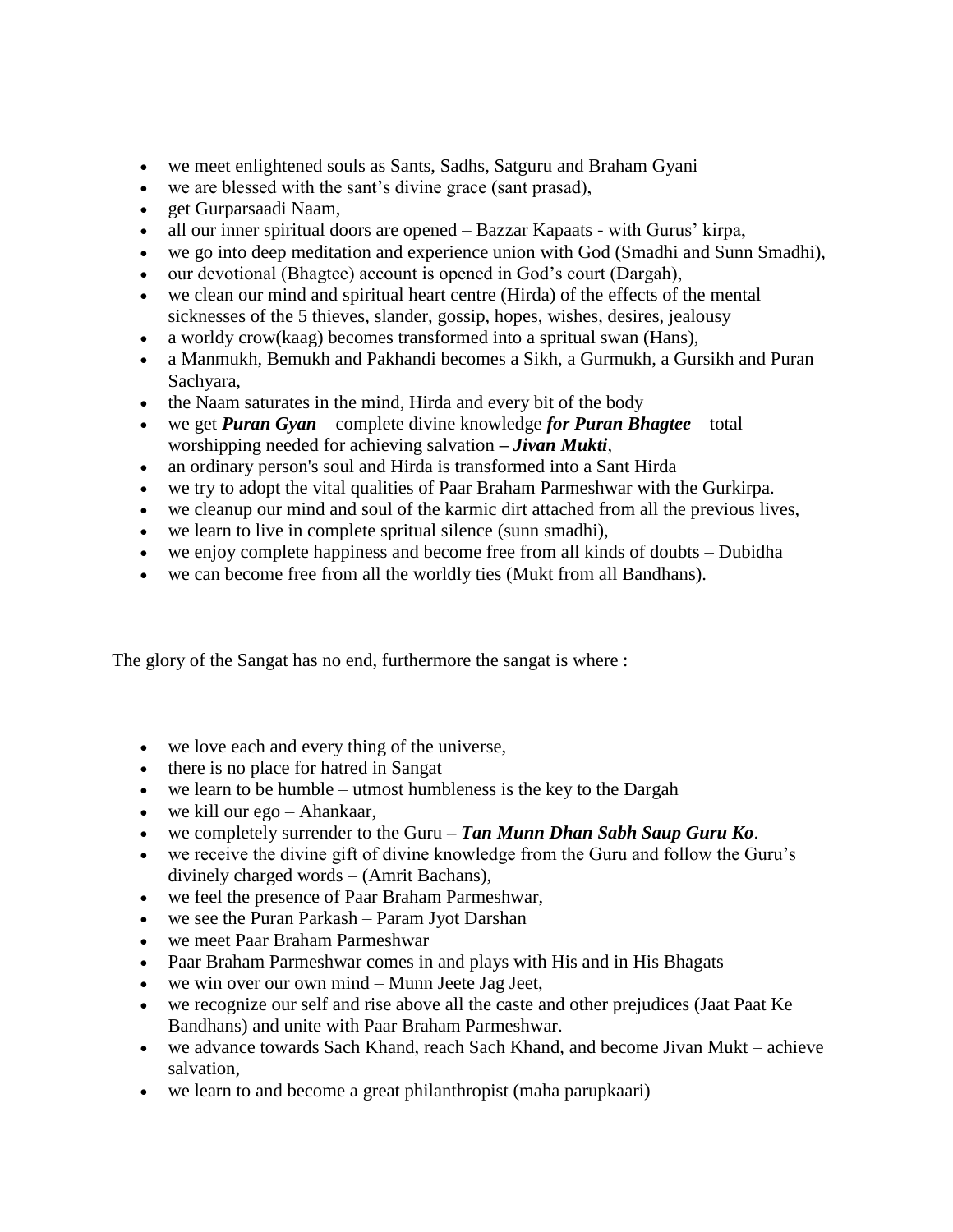- we learn to help the poor, adopt the sorrows of the others, become an apostle of sacrifice for others and bring complete happiness and silence in others.
- we become one with Paar Braham Parmeshwar.

Ku-sangat means bad company. It is exactly the opposite of Sat Sangat. Ku-sangat is :

- anything that takes you away from Naam, Paar Braham Parmeshwar and Guru
- anything that is not true
- anything that harms the society in anyway
- anything that comes between you and the Guru and Akal Purakh
- anything that promotes the distortion of mind and body
- the breeding ground of slander, gossip, back-biting, doubts, 5 thieves, hopes, desires and wishes,
- responsible for stubbornness, narrow mindedness, hatred, abuse and misuse
- the reason why the karmic dirt of all the previous hardens on the mind and becomes the root cause for their mental instability
- responsible for all the sins a person commits, whether they are committed physically or mentally.
- any actions and reactions of a person that keep him in the cycle of life and death
- responsible for all the mental sicknesses (mansik rog)
- responsible for making a person into a hypocrite, untruthful, self-centred and not a Sikh,
- the reason why a person turns against his Guru because his actions and reactions will hardly be truthful in bad company.

It takes a lot of effort to clean something up, but it only takes one tiny drop of dirt to make it dirty again. One dirty fish can spoil the entire pool of clean water. So untrue and dirty words and actions effect a person's mind very easily. However nobody can deny how hard it is to clean up your mindwin over it. The effects of Ku-sangat are always catastrophic. Bad company destroys you completely in a few seconds and to be aware of these destructive forces and destruction, your mind needs to become stable – Atal Awastha. Only then will it be capable of not being destroyed, destructed and distracted by the effects of Ku-sangat.

Sat Sangat can help you in preparing yourself to be saved from the devastating effects of Kusangat. Only Gurparsaadi Naam can make your Hirda and mind strong enough not to be distracted, destroyed and devastated from the effects of all the Ku-sangat you have been living so far.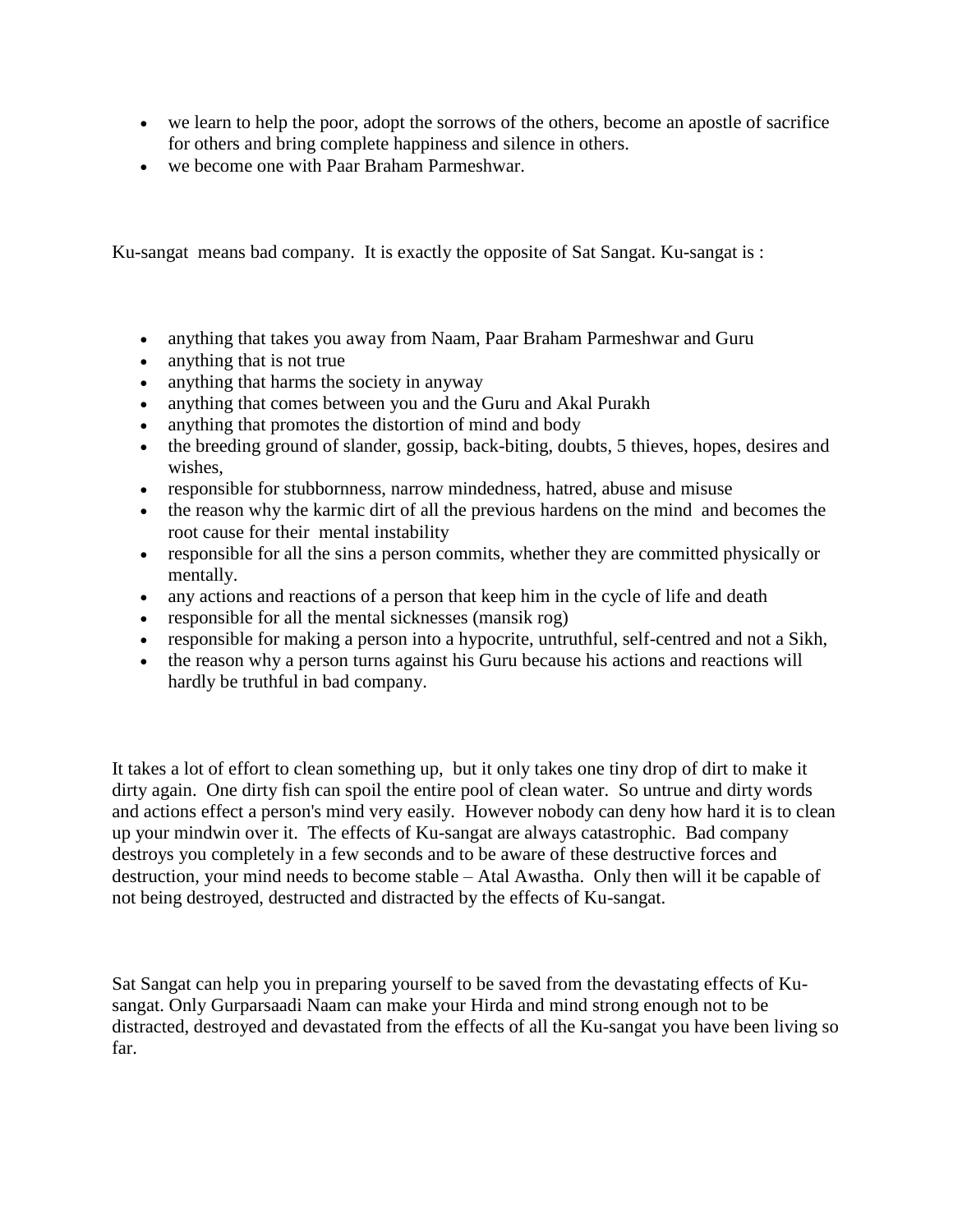Dassan Das (Slave Of God's Slaves)

#### <span id="page-6-0"></span>**2. In The Company Of The Saint**

This is in continuation of our effort to bring the divine truth about the glories of a Sant, a Braham Gyani, a Satguru and a Sadh from the divine knowledge hidden in Shri Guru Granth Sahib Ji – Shabad Guru, which is the Ocean of Divinity (Mansarover of Puran Braham Gyan).

All of us Sikhs call Shri Guru Granth Sahib Ji our Guru – but let us take a few minutes and look inside ourselves and analyze our own behavior and ask a few questions to ourselves –

Do we sincerely believe in what the Guru Granth Sahib Ji is telling us?

Do we exercise what the Guru Granth Sahib Ji is telling us to do?

Do we understand at all what the Guru Granth Sahib Ji is telling us?

And if we know what Guru Granth Sahib Ji is telling us, then do we believe in it or not?

Are we trying to do what the Guru Granth Sahib Ji is telling us to do?

And if we are not doing what the Guru Granth Sahib Ji is telling us to do then are we really honoring the Guru Granth Sahib Ji as a Guru?

And if the answers to any of these questions or all the questions are negative then we are doing what our mind is telling us to do. We are not doing what the Guru is telling us to do. If that is true than we are Manmukhs (self-centred). Our mind is being controlled by and run by the 5 thieves plus jealousy, gossip and slander. Since our mind acts and reacts under the influence of these enemies of ours, then it will not be wrong to say that these enemies are our Gurus and not Guru Granth Sahib Ji.

All our efforts are focused to tell the Sangat what we all should be doing for turning us from a Mankukh Hirda to a Sant Hirda, to a Gurmukh Hirda, to a Sadh Hirda. This message is one of the very important links in the process of moving us from our current situation to a path that goes to discover the Truth – Akal Purakh – Sach Khand and achieve our spiritual goals.

The word "Sadh" means a Hirda (spiritual heart) which has been straightened out. That means it has been modified, changed, cleaned and molded in such a condition that there is no effect of the 5 thieves, slander, gossip, hopes, wishes, desires, jealousy . It can't be distracted by any of the worldly Maya things. It has become completely truthful, it sees the truth, listens the truth, speaks the truth and serves the truth. Such a soul who has won over his mind and by doing so has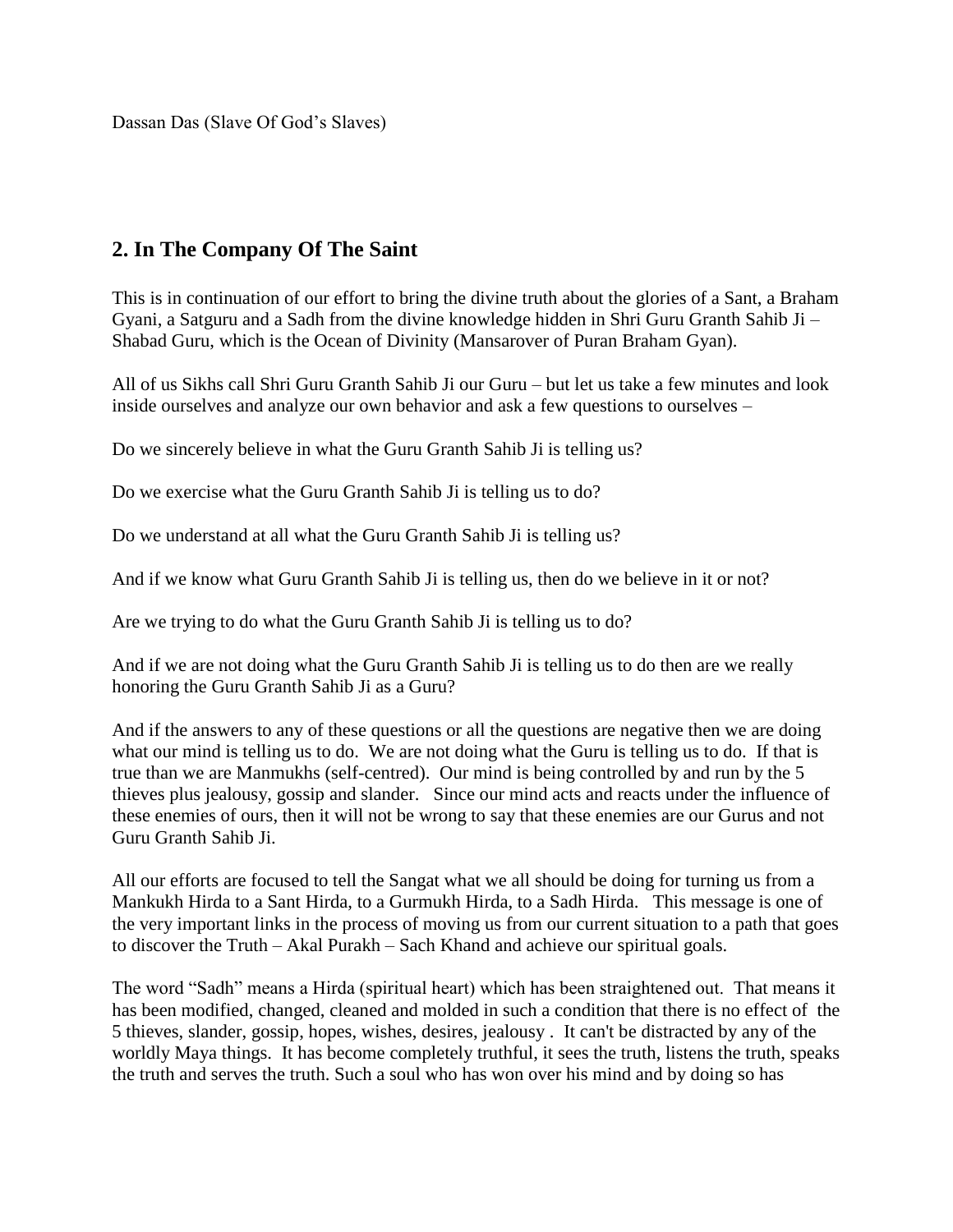conquered the entire universe –"Munn Jeetey Jag Jeet", becomes a Sadh. Such a Hirda is a Gurmukh Hirda.

It is not possible to transform a Manmukh to Gurmukh with out practicing the divine knowledge given to us by the Almighty in the form of Shabad Guru – Shri Guru Granth Sahib Ji.

The 5 thieves, slander, gossip, hopes, wishes, desires and jealousy are the deep mental sicknesses and Shabad Guru prescribes the medication to get rid of these sicknesses. If we don't take the prescriptions, and the way they are prescribed to be taken, then we have not accepted Shri Guru Granth Sahib Ji as our Guru. We are just in a state of illusion, and our inside will not get cured completely unless we take the prescriptions given by the Shabad Guru. Our act of not taking the divine prescriptions as prescribed by the Shabad Guru is responsible for not achieving our spiritual goals. This is the reason why most of the Sangat remains in or below Dharam Khand as described in Jap Ji by Guru Nanak ji.

One of the prescriptions as explained by Guru Arjun Dev Ji in the prayer "Sukhmani" is about the greatness of an enlightened soul - a Sadh. Let us try to understand what does this verse of Sukhmani is telling us.

Unapproachable and Unfathomable is the Supreme Lord God; whoever speaks of Him shall be liberated. Nanak prays : Listen, O friends, to the wonderful story of the Holy. ||1|| SGGS 271

The divine relationship between a Sadh and Paarbraham has been explained in this Ashtpadi and we will learn that when we go through the complete discussion on this divine knowledge given in Sukhmani Bani. How one can reach the Almighty is given in few words of this divine shalok –

Paarbraham is Agam – Supreme God can't be reached by an ordinary person,

Paarbraham is Agadh – Supreme God is unlimited – infinite and can't be measured.

How can we reach Him?

When we recite His Naam – Satnaam (as very clearly explained in Mool Manter) – we can attain the unattianable Lord. This can be realised by whosoever praises Him and whosoever serves Him. The highest service of Akal Purakh is in His Naam Simran (the first verse explains that Naam Simran is the highest level of service of Almighy). And whosoever becomes capable of serving the Truth by controlling the 5 thieves and killing their desire, hopes and wishes and restraining from doing slander, gossip and jealousy becomes a Sadh soul.

Such souls are very rare and their spiritual stories and achievements become very unique and surprising in nature. They get absorbed in Almighty and become one with Him and only such souls are Gurmukh souls.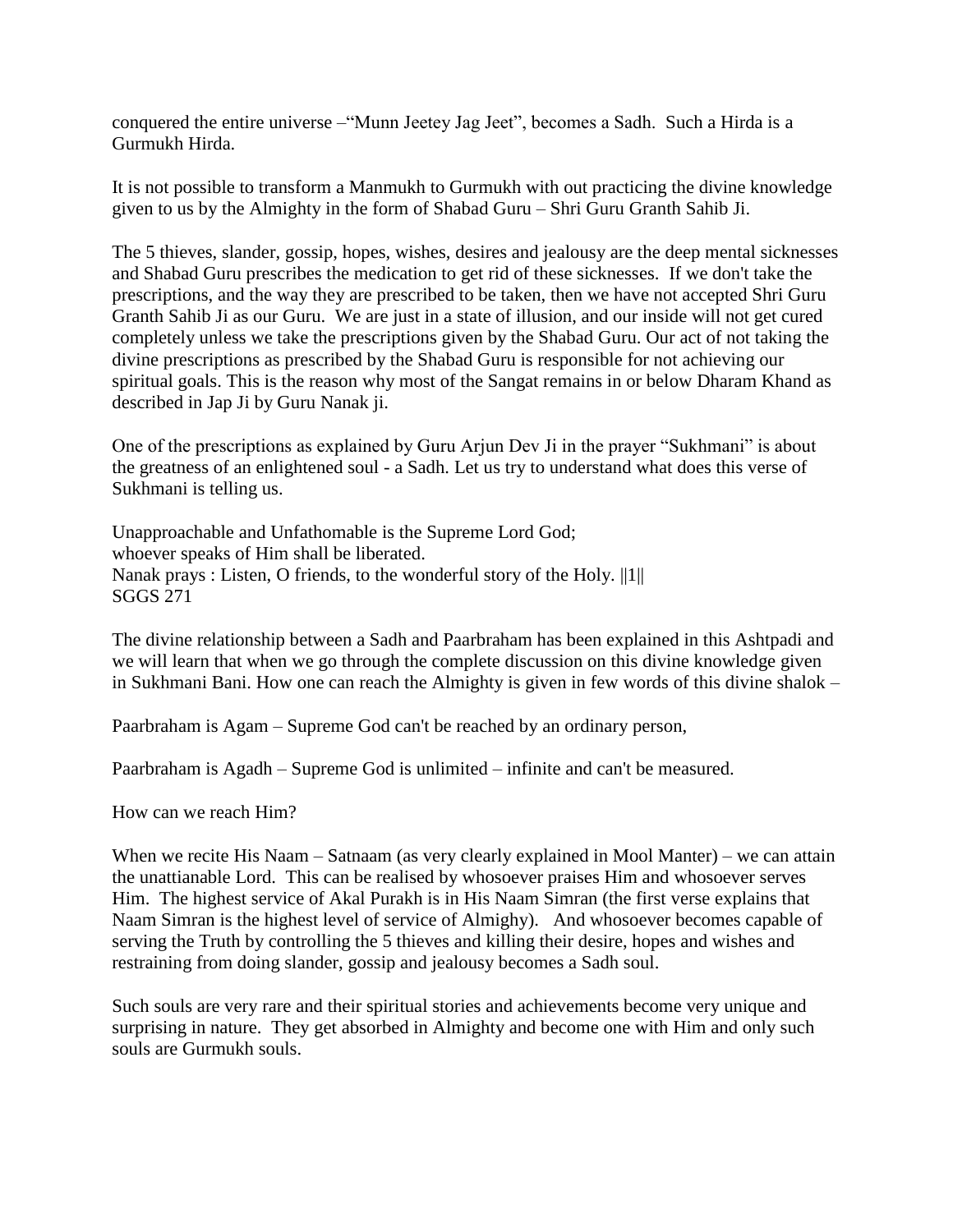In the Company of the Holy, one's face becomes radiant. In the Company of the Holy, all filth is removed. In the Company of the Holy, egotism is eliminated. In the Company of the Holy, spiritual wisdom is revealed. In the Company of the Holy, God is understood to be near at hand. In the Company of the Holy, all conflicts are settled. In the Company of the Holy, one obtains the jewel of the Naam. In the Company of the Holy, one's efforts are directed toward the One Lord. What mortal can speak of the Glorious Praises of the Holy? O Nanak, the glory of the Holy people merges into God. ||1|| SGGS 271

In the Sangat of such souls who have won their mind and have become a Sadh Hirda. We can make our lives sublime. That is where we can be relieved of the effect of the all of the mental sicknesses. These mental sicknesses have made our mind filthy and all our day today actions and reactions are conducted under the influence of these enemies of ours.

The Sangat of such a soul will help us in cleaning our inside and win over our mind, and by doing so we will be respected in the Dargah of Shri Akal Purakh Ji.

As long as we are operated by these 5 thieves and other mental sicknesses we can't become a Gurmukh, a Sadh. Only the Sangat of a Sadh can turn us from a Manmukh to a Gurmukh. Only such a Sangat will help us in killing our ego – and how does that happen? The Sadh has killed His own ego and knows the way to do so and only He can teach us and bless us to kill ours.

Our souls will not be receptive to the perfect divine wisdom (Puran Tat Gyan) as long as we are suffering from ego. Once the mind and inside becomes clean and self-pride has gone, then our own wisdom becomes zero and at that point the Puran Tat Gyan starts to flow in ourselves. This is the point where we start to understand the Gurbani. But only such a soul who has become a Sadh – Gurmukh will be able to stir the Gurbani and take out the jewels and diamonds of divine knowledge and divinity from the Gurbani.

This is what is Suhagan and how it appears in our souls and mind. God appears physically in the Sangat of such souls when Suhagans do Naam Simran. And is physically felt by such Suhagans in their Smadhi. The spiritual power and vibrations are felt physically by such Suhagan souls who are blessed in Karam Khand – Smadhi.

When we reach such a state in spirituality, which again happens in the Sangat of Sadh, Sant, Braham Gyani and Gurmukhs, at that point all our mental sicknesses as described above start to disappear and eventually our mind and inside becomes absolutely clean and free from the effect of all these enemies of ours.

The Naam is a priceless diamond, which can be obtained in the Sangat of such souls who have become a Sadh, a Puran Sant, a Puran Braham Gyani, a Puran Satguru. This is the point when the journey to Sach Khand, the journey to meet our beloved Paarbraham Parmeshwar begins. That is why it is called a Gurparsadi Game, which starts with the planting of Naam in the mind of ours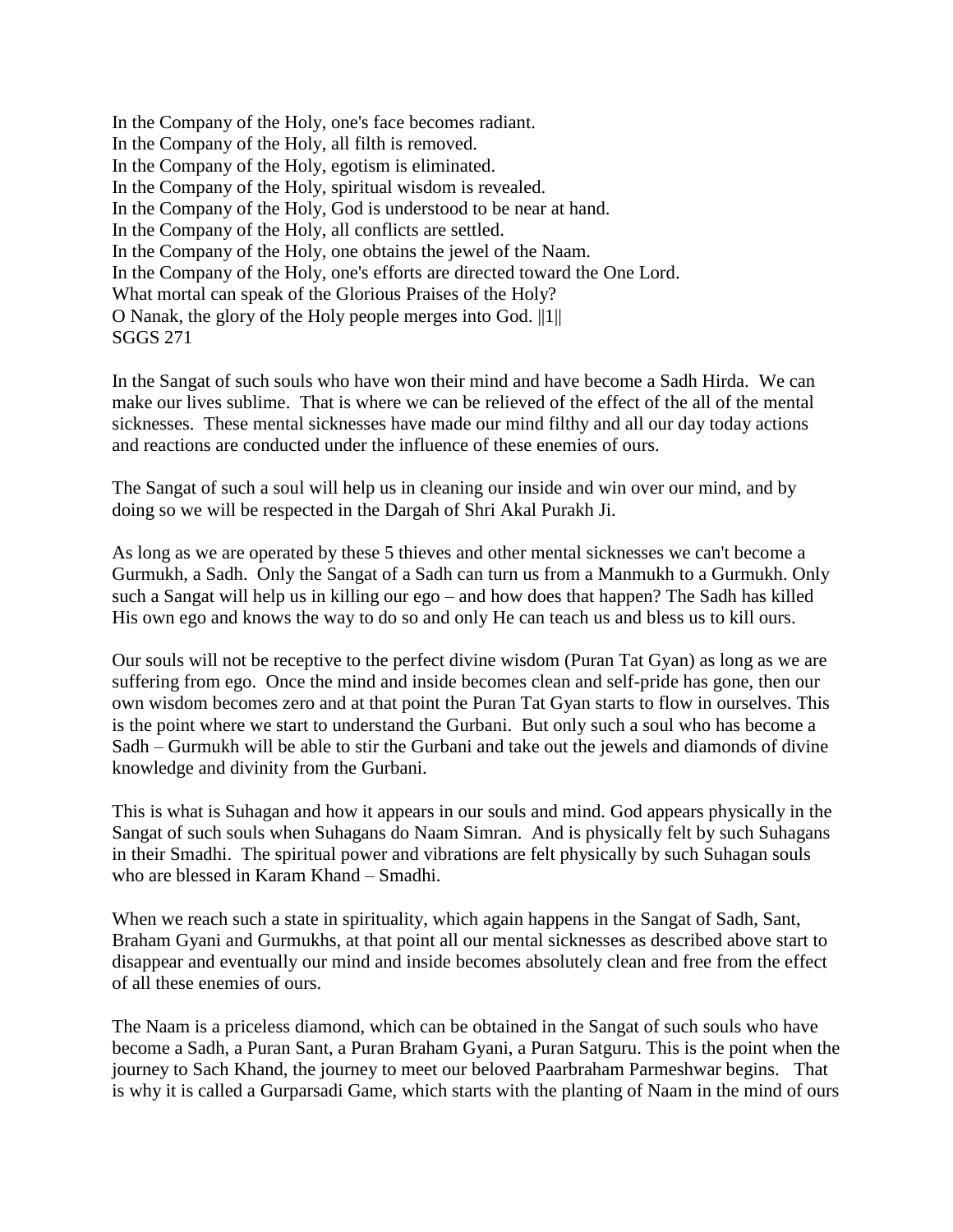by such a Sant who himself has become absorbed in Akal Purakh Himself and obtained His blessings to give Gurparsadi Naam to His Sangat.

Nobody can explain such souls, who have become a Sadh Hirda, because such souls become one with Almighty and their Mahima becomes as unlimited, as un-measurable, as unexplainable as Almighty Himself.

In the Company of the Holy, one meets the Incomprehensible Lord. In the Company of the Holy, one flourishes forever. In the Company of the Holy, the five passions are brought to rest. In the Company of the Holy, one enjoys the essence of ambrosia. In the Company of the Holy, one becomes the dust of all. In the Company of the Holy, one's speech is enticing. In the Company of the Holy, the mind does not wander. In the Company of the Holy, the mind becomes stable. In the Company of the Holy, one is rid of Maya. In the Company of the Holy, O Nanak, God is totally pleased. ||2|| SGGS 271

Agochar – is the one who is beyond the reach of our five senses – Panj Gyan Inderey. There is only one who is Agochar and that is Paarbraham Parmeshwar.

Where we can meet Him? In the Sangat of a Sadh. That is what happens by doing Sangat of such souls we realize the Almighty. Once we do that then there is an achievement of eternal happiness and eternal silence inside our mind and soul. We will be able to control over the Panj Doots in the Sangat of such souls who have become a Sadh Hirda. By doing so we will also taste the Amrit Ras which means is that we will be continuously enjoying the Naam Amrit when we go into Smadhi. Some of you who are already achieved that state of spirituality must be feeling the physical presence of Almighty and Amrit Ras coming in when sitting in Smadhi and doing the Naam Simran.

Such experiences can occur in the Sangat of Sada Suhagans and Suhagans. When we participate in the Sangat of Sada Suhagans and Suhagans then we learn how to kill our ego as described earlier. By killing our ego we become very humble, we become so humble that we become dust of the feet of everybody, and that is what a Sada Suhagan or a Puran Sant is.

Such a soul lives in the dust of the feet of the entire universe, and by such a virtue enjoys the Atam Ras –which is the highest level of enjoyment and eternal happiness. A never ending eternal happiness – "Sat Chit Anand" and pure light of the Lord ( Param Jyot Puran Parkash Darshan). The utmost humbleness is the key to the Dargah of Akal Purakh and Sach Khand, which comes when the ego is completely killed, and that happens in the Sangat of Suhagans and Sada Suhagans with Guru's grace (Gurkirpa).

When we achieve such a humbleness by killing our ego, then we become Nirvair :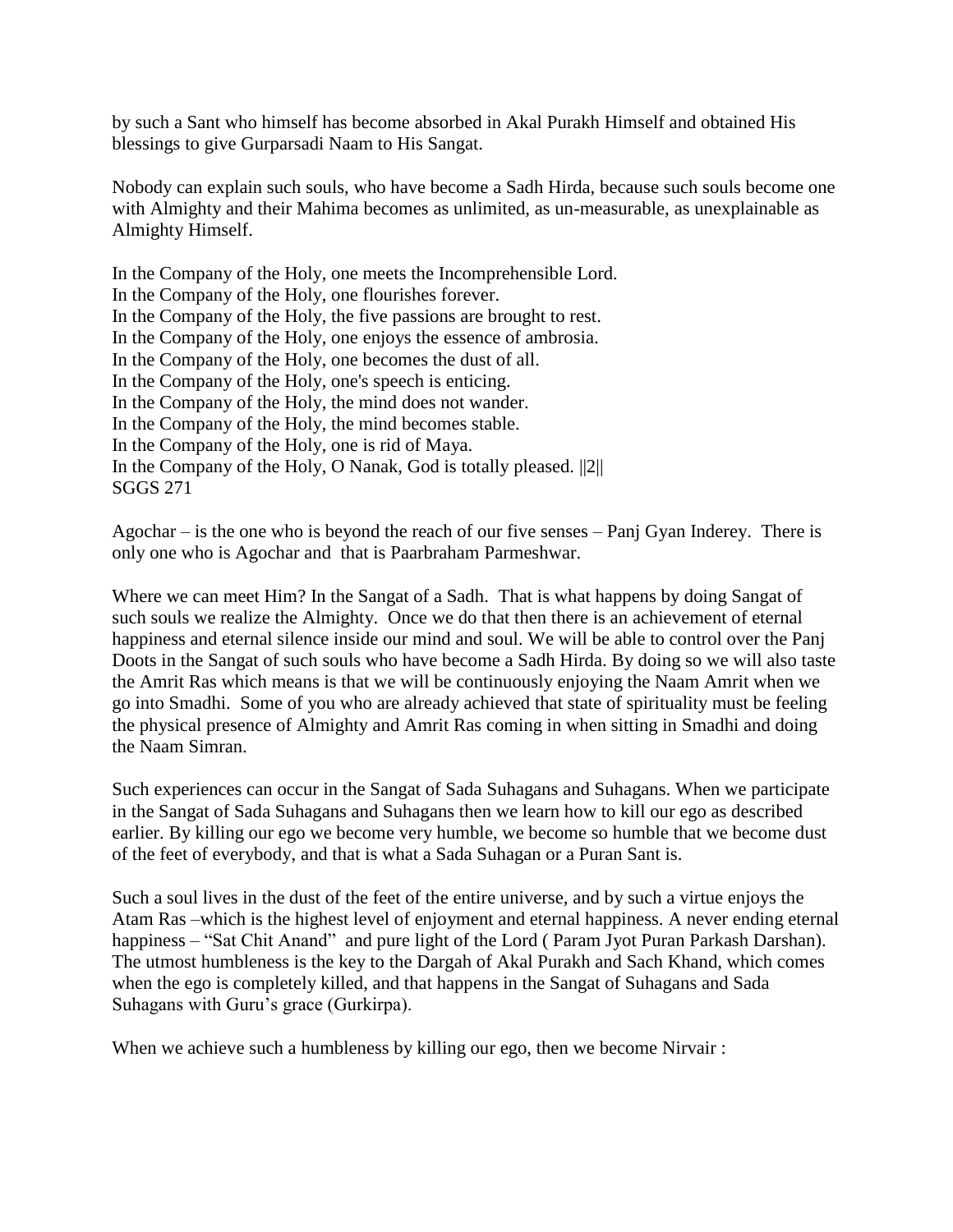- we don't have any animosity with anybody,
- we treat friends and foes the same with single vision,
- we never hurt anybody,
- we always speak sweet words which is one of the vital qualities of Akal Purakh

My Dear Lord and Master, my Friend, speaks so sweetly. SGGS 784

At this level our words will do wonders to others. They will be effective. People will like to listen to these words and put them into practice. And this is the trademark of a Sant, this is how we can recognize a Sant.

In the Sangat of such souls our mind will become stable. It will not be distracted by any of the mental enemies of ours. It can't be carried away by any untrue happenings around us. We will be able to recognize the difference between truth and non-truth deeds. We will restrain from doing any non-truth deeds (Asat Karams). Our mind always remain absorbed in the lotus feet of Akal Purakh, absorbed in Naam. We will never do any such actions which will drain us of the Amrit.

In the Sangat of such souls we will not be affected by any worldly distractions. Our mind will be stable, absorbed in Almighty and this will be the highest service of the Almighty. He will be very happy on us and kind on us and will take us up closer and closer to Him.

In the Company of the Holy, all one's enemies become friends. In the Company of the Holy, there is great purity. In the Company of the Holy, no one is hated. In the Company of the Holy, one's feet do not wander. In the Company of the Holy, no one seems evil. In the Company of the Holy, supreme bliss is known. In the Company of the Holy, the fever of ego departs. In the Company of the Holy, one renounces all selfishness. He Himself knows the greatness of the Holy. O Nanak, the Holy are at one with God. ||3|| SGGS 271

In the Sangat of such souls who have become a Sadh Hirda, Sada Suhagans and Suhagans, who enjoy the Amrit on a continuous basis, our mind and soul will also become absolutely clean, pure and pious. Once that happens then for us everybody will be equal, then nobody appears to be our enemy, we start to love each and everyone, there is no hatred, there is love every where, all our actions and reactions are full of love and sacrifice for others.

One becomes a single vision – Ek Drisht, there is no animosity anywhere in the life of such a soul. Every body is a friend, no enemies, nobody is bad, every soul appears to have the Light (Jyot) of Akal Purakh, we love every body as much as much we love Akal Purakh and this is the true love.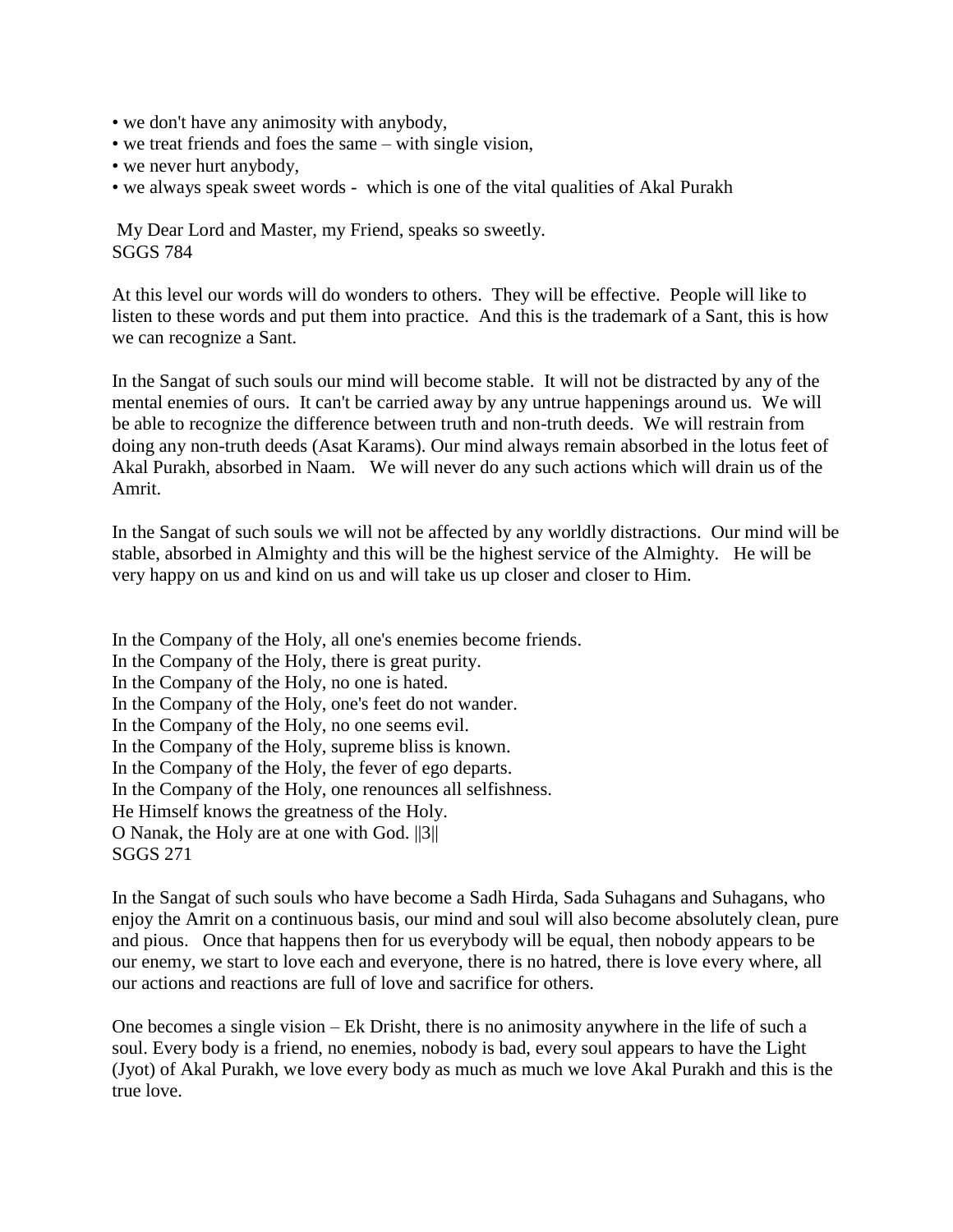In the Sangat of such souls the effect of bad company (Ku-sangat) disappears. We don't step into the distractions and bad deeds. All our deeds become true and good for others. We develop a sence of sacrifice for others, we like to live for others and do good to others.

This is the extreme humbleness, no ego, and which brings in us the eternal happiness – "Paramanand" and "Sat Chit Anand" and "Atam Ras" eventually. In the Sangat of such souls our ego is killed. This has been defined as a deep mental sickness. It forces us to operate under the influence of our own mind governed by five thives. When we are cured of this deep mental sickness, then we surrender ourselves completely to the Guru and so we become a Gurmukh.

At this stage the Guru's command is all we do (Guru's Hukam is our Karni). And due to the humbleness achieved as a result of winning over this deep mental sickness of ego, our Hirda will become a Sadh Hirda.

Such souls are praised in God's court (the Dargah of Akal Purakh), because they develop a never breaking relationship of eternal love with the Almighty.

In the Company of the Holy, the mind never wanders. In the Company of the Holy, one obtains everlasting peace. In the Company of the Holy, one grasps the Incomprehensible. In the Company of the Holy, one can endure the unendurable. In the Company of the Holy, one abides in the loftiest place. In the Company of the Holy, one attains the Mansion of the Lord's Presence. In the Company of the Holy, one's Dharmic faith is firmly established. In the Company of the Holy, one dwells with the Supreme Lord God. In the Company of the Holy, one obtains the treasure of the Naam. O Nanak, I am a sacrifice to the Holy. ||4|| SGGS 271

In the Sangat of such souls who have become Sadh Hirda, who have become Suhagans and Sada Suhagans, we will obtain the "Basat Agochar". This is the Naam of Akal Purakh which is beyond the boundaries of five senses of ours (five Gyan Indereys).

Due to the blessings of such souls and being in the Sangat of such souls our tolerance power is enhanced to a very high level and we can tolerate any kind of un-tolerable situation for a common person.

Due to the Sangat of such spiritually elevated and enlightened souls, we can also achieve such high spiritual conditions which are highly regarded in the Dargah, and we will remain absorbed in the lotus feet of our beloved Almighty.

We learn the real religion in the Sangat of such souls or we learn what is the real religion from such souls, and the highest and most pious and pure religion is Akal Purakh Himself, His Naam is the highest level of religion, that is why remembering the Lord is the highest.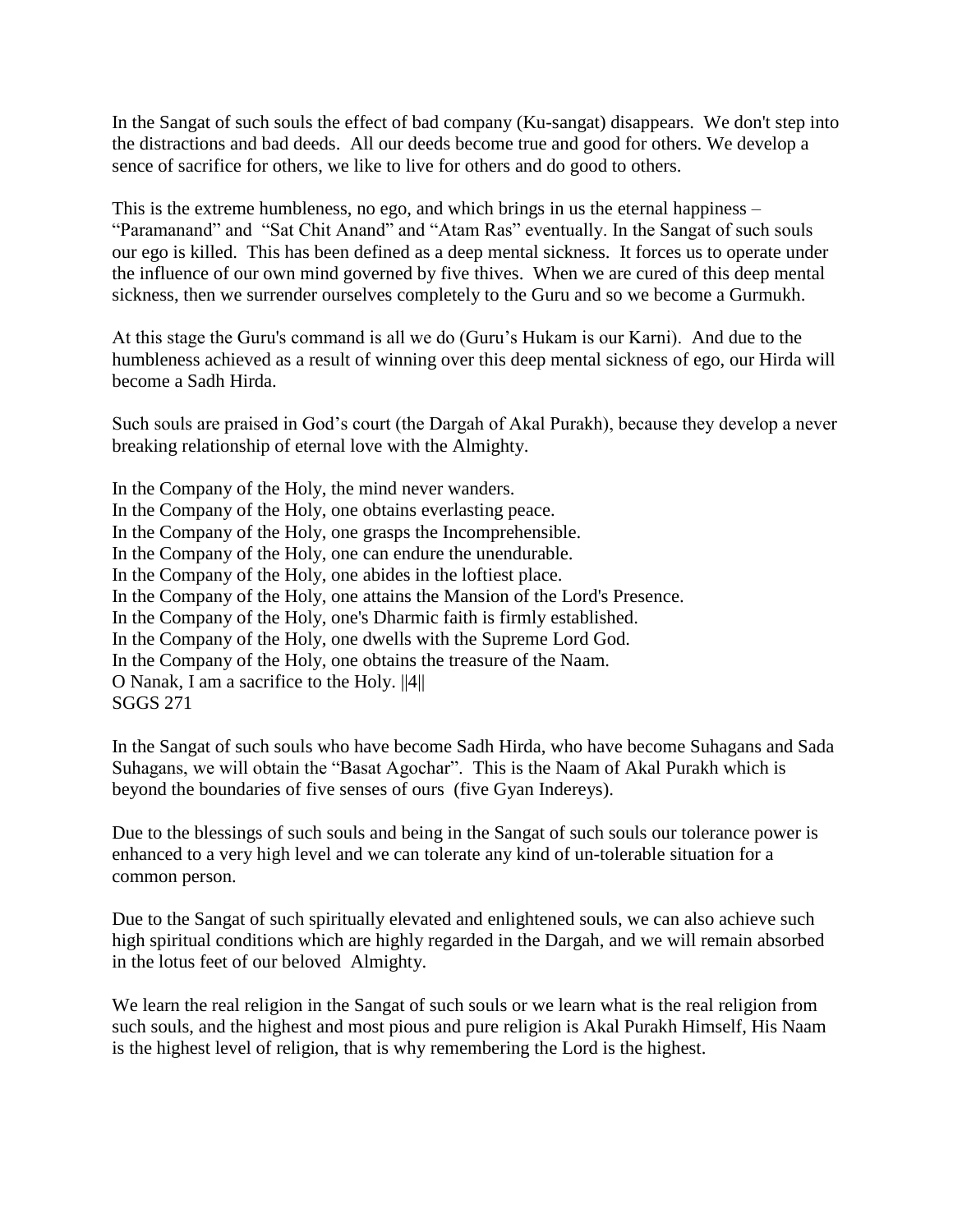The Naam Amrit, which is the biggest eternal treasure of all ages in the past and all ages to come, is blessed upon the Sangat by such souls who have become a Sadh Hirda.

We should all therefore, surrender to such souls who have become a Sadh.

In the Company of the Holy, all one's family is saved. In the Company of the Holy, one's friends, acquaintances and relatives are redeemed. In the Company of the Holy, that wealth is obtained. Everyone benefits from that wealth. In the Company of the Holy, the Lord of Dharma serves. In the Company of the Holy, the divine, angelic beings sing God's Praises. In the Company of the Holy, one's sins fly away. In the Company of the Holy, one sings the Ambrosial Glories. In the Company of the Holy, all places are within reach. O Nanak, in the Company of the Holy, one's life becomes fruitful. ||5|| SGGS 271

The Sangat of such Sadh souls is so powerful and fruitful that we can achieve salvation - Jivan Mukti for our entire family, for 21 generations to come and also our friends by participating in the Sangat of Sada Suhagans and Suhagans.

The achievement of the highest level of eternal treasures, which is the Naam Dhan can only be obtained in such a Sangat, and only such souls who become Sadh Hirda Sada Suhagans, get the spiritual powers and authority to distribute this eternal treasure of Naam to the other Sangat.

The Sangat of such enlightened souls will take us to those heights of spirituality where even the Divine Judge (Dharam Raj) will serve us. This means that once we become a Sadh Hirda , or Sada Suhagan, then our word will be honored by Dharam Raj as well. We will be dignified and honored by the other Devtas (demi-gods).

These things are physically experienced by the people who go in to deep meditation – Sun Smadhi, and whose tenth gate (Dassam Duaar) and inner eye (Gyan Netter) are opened.

There are a number of people in our Sangat who had such experiences. All our sins disappear and we develop all kind of good qualities of head and heart in ourselves in the Sangat of such souls whose Hirda has become a Sadh Hirda, we achieve high spiritual level and thus we achieve the divine objective our life and we achieve salvation, come out of the cycle of death and birth.

In the Company of the Holy, there is no suffering. The Blessed Vision of their Darshan brings a sublime, happy peace. In the Company of the Holy, blemishes are removed. In the Company of the Holy, hell is far away. In the Company of the Holy, one is happy here and hereafter. In the Company of the Holy, the separated ones are reunited with the Lord. The fruits of one's desires are obtained. In the Company of the Holy, no one goes empty-handed.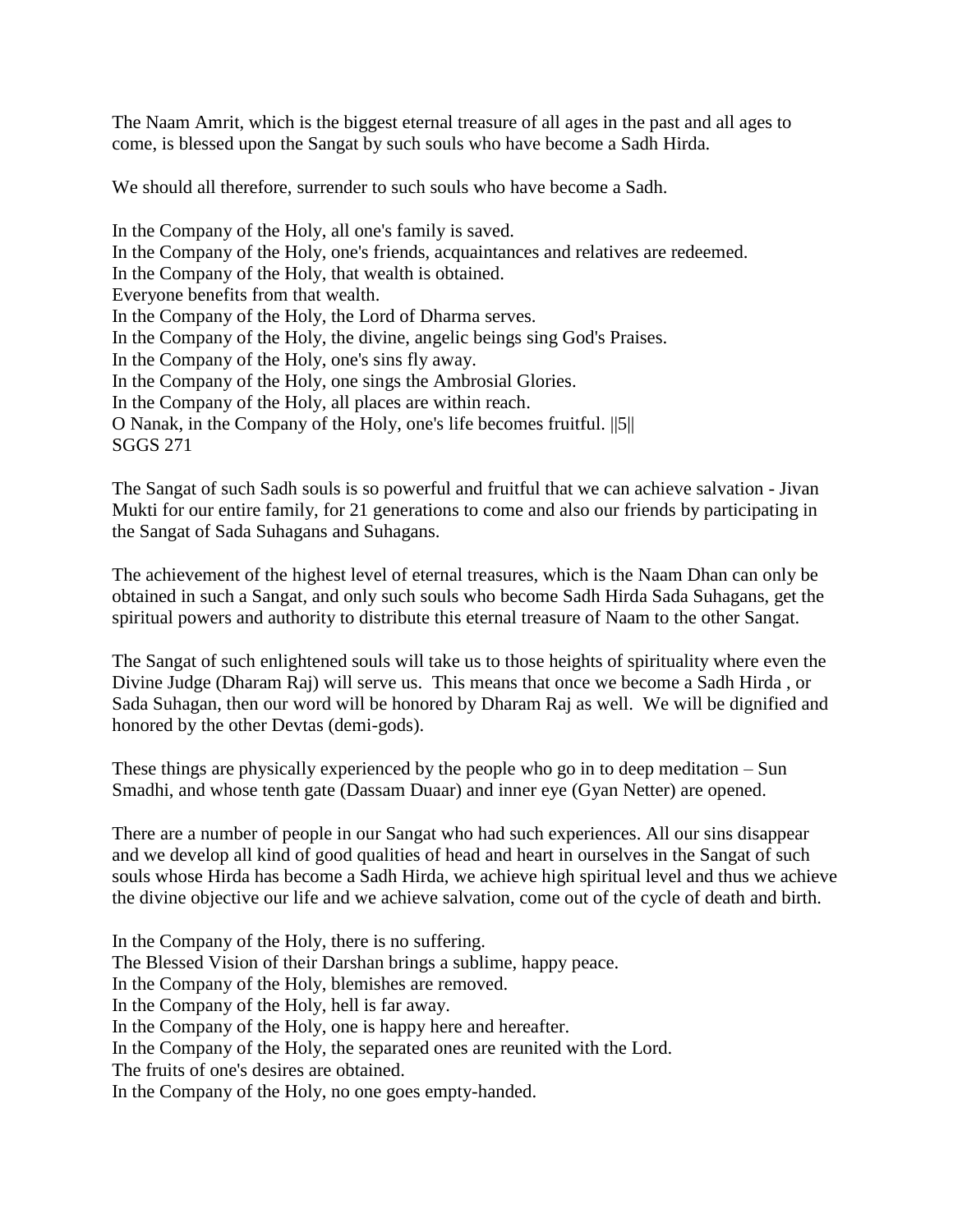The Supreme Lord God dwells in the hearts of the Holy. O Nanak, listening to the sweet words of the Holy, one is saved. ||6|| SGGS 272

We can easily do our mediation on loving devotion (Bhagtee) in the Sangat of Gurmukh souls, where we will not have to do very hard work to complete our Bhagtee. In other words the Sangat of Sada Suhagans and Suhagans is so powerful that we are able to win over our mind with great ease. This how Bhai Lehna Ji completed His Bhagtee, in the Sangat of Guru Nanak Patshah Ji in a much shorter time of about three and a half years, due to Guru Nanak Patshah's blessings and became Guru Angad Patshah Himself. Otherwise it might take a lot longer time to complete our Bhagtee.

The Darshan of such souls alone is very fruitful –

The Darshan, the Blessed Vision of the God-conscious being, is obtained by great good fortune. SGGS 273

Seeing and meeting such great souls help us a great deal in cleaning our inside and winning over our mind. We are able to clean up all the dirt which is clinging to our inside mind and soul from all our previous lives. Thereby, we can save ourselves from the dirty life we have been living in, the life of hell for all ages to come. By doing so we will enjoy our remaining life on this earth as a completely truthful person, always engaged and absorbed in the good deeds and Almighty.

We will also enjoy a very dignified life after our soul leaves this body eventually, and live in Sach Khand for all ages to come. This way our soul which have been separated from the God for ages will go back and live with Him for all times to come.

We will be relieved of the cycle of life and death which is regarded the biggest sorrow of our lives. The souls who go to such a Sangat will be able to realize their spiritual goals and spiritual desires and desires of becoming a Sadh Hirda, and other desires as well. But for Puran Bhagtee it is mandatory to kill your hopes, wishes and desires (Asa, Trishna and Mansha). So the desires should be limited to Bhagtee and Seva of others.

Paarbraham (God) lives in the Hirda (spiritual heart) of a Sadh (Saint), and speaks on the tongue of such a soul. The Sadh's words are same as Almighty's words, and we should all listen to them and bring them in our daily lives to make our lives sublime and achieve our goal of salvation.

In the Company of the Holy, listen to the Name of the Lord. In the Company of the Holy, sing the Glorious Praises of the Lord. In the Company of the Holy, do not forget Him from your mind. In the Company of the Holy, you shall surely be saved. In the Company of the Holy, God seems very sweet. In the Company of the Holy, He is seen in each and every heart. In the Company of the Holy, we become obedient to the Lord.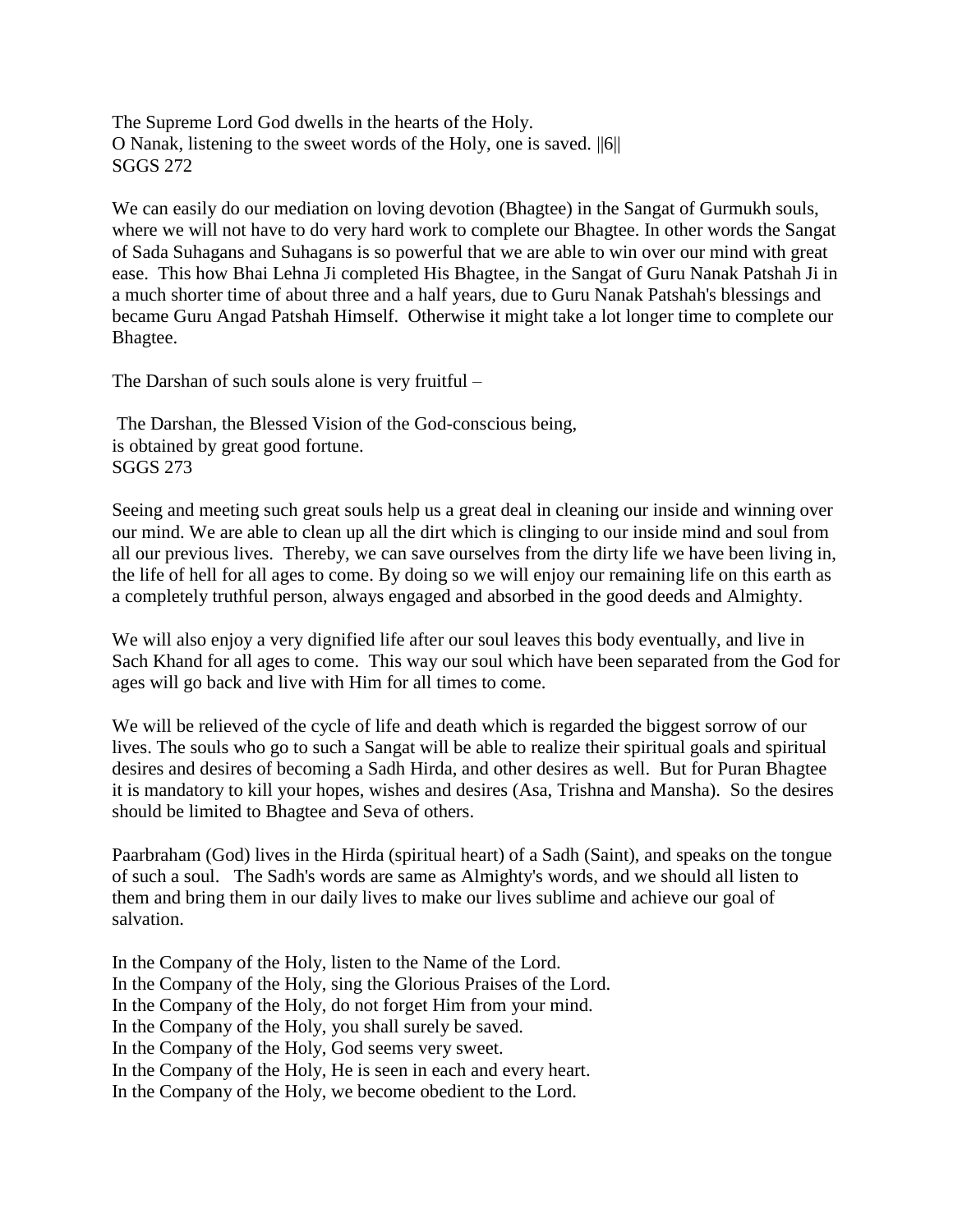In the Company of the Holy, we obtain the state of salvation. In the Company of the Holy, all diseases are cured. O Nanak, one meets with the Holy, by highest destiny. ||7|| SGGS 272

The Naam Simran and the Kirtan of the Gurbani has a very powerful effect on the Sangat where such Gurmukh – Sadh souls are present. The eternal enjoyment of such religious acts is unbelievable, under such circumstances, we remain in constant remembrance of the Akal Purakh. His Naam never disappears from our mind, it always stays inside us and eventually makes a permanent house inside our soul and mind, which is how and why we are able to win over our mind by getting it cured from all kinds of mental sicknesses.

The Naam becomes our spiritual food for the soul and becomes an essential ingredient of our daily life, and we feel the eternal enjoyment all the time emanating from His Naam. We see God in everyone around us, that means we love everyone around us, we don't hurt anybody and feel the presence of God in each and every soul.

We operate under divine will of God (Puran Hukam of Akal Purakh). All our deeds become true deeds (Sat Karams). We start to serve the truth, and by doing so we achieve a very high spiritual condition, which achieves us salvation.

All our mental weaknesses, all our mental sicknesses are cured and our mind and inside becomes absolutely clean and truthful. Only very fortunate people get to the Sangat of such souls who have a Sadh Hirda, Sada Suhagans and completely absorbed in Akal Purakh.

The glory of the Holy people is not known to the Vedas. They can describe only what they have heard. The greatness of the Holy people is beyond the three qualities. The greatness of the Holy people is all-pervading. The glory of the Holy people has no limit. The glory of the Holy people is infinite and eternal. The glory of the Holy people is the highest of the high. The glory of the Holy people is the greatest of the great. The glory of the Holy people is theirs alone; O Nanak, there is no difference between the Holy people and God. ||8||7|| SGGS 272

There is no words that can completely describe the glories a Sadh Hirda. All the Vedas (hindu holy books) also don't know the greatness of such a soul who is a Sadh Hirda. The praise of a Sadh is beyond description, because such a soul is beyond the three dimensions which create the definition of matter (beyond the three parts of maya). Meaning that there is nobody on this earth who can completely describe the greatness of a Sadh Hirda.

Because the Sadh's greatness is unlimited, can't be measured, there are no dimensions of the powers of such a soul and Hirda, it is infinite, it is the highest of the highest in the entire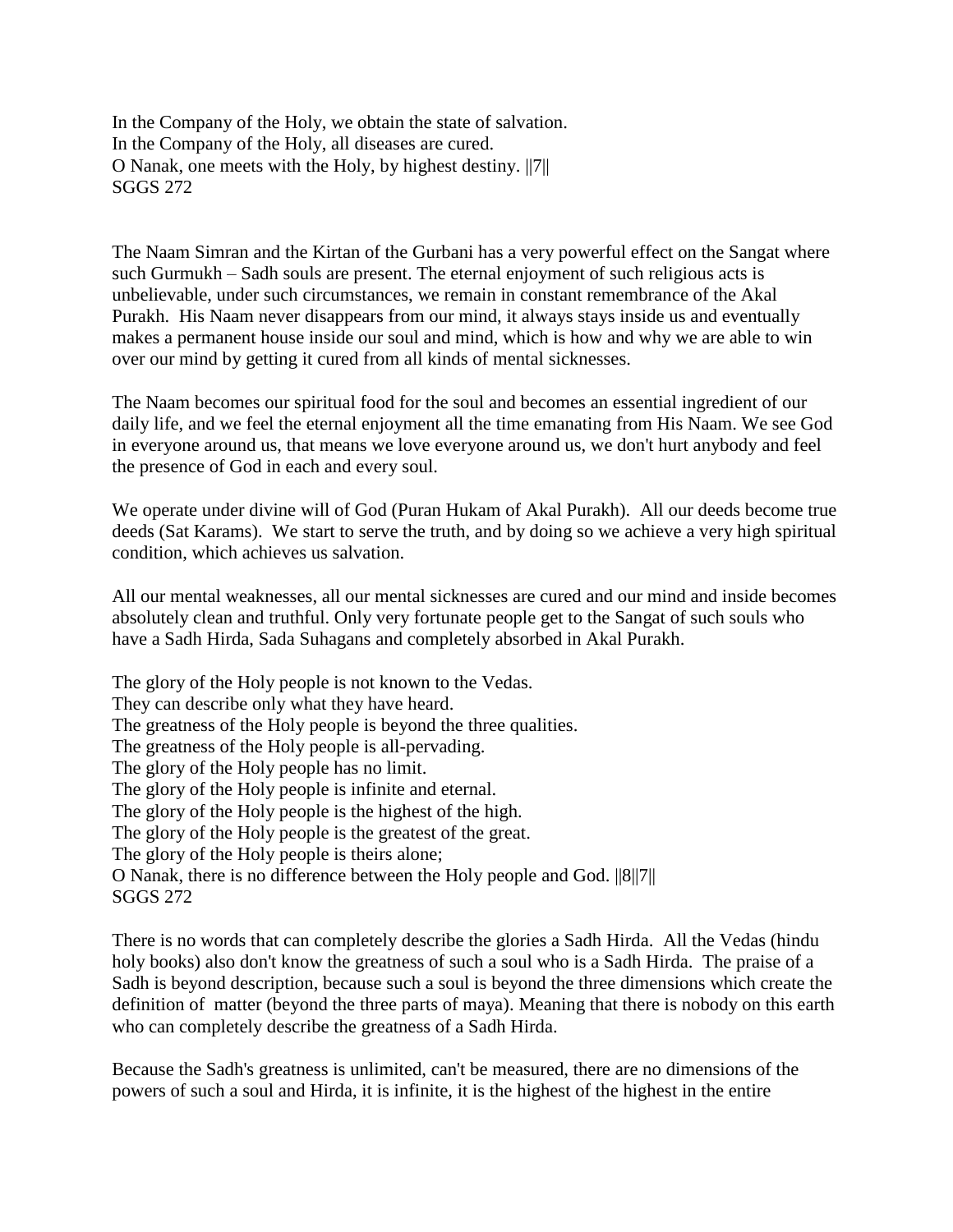universe. Only a Sadh can understand the glories of a Sadh and can try to describe it. All these vital qualities of a Sadh Hirda are same as that of Akal Purakh, so there remains no difference between Almighty and a Sadh.

The bottom line is that we can really achieve our spiritual goals in the Sangat of a Sadh, a Sant, a Braham Gyani, a Sant Satguru much easier and without putting in a lot of efforts, and that is what Gurbani is telling us through the divine knowledge of Shri Guru Granth Sahib Ji (SGGS).

We can involve ourselves in a Gurparsadi Game and meet our beloved Paarbraham with Gurkirpa. We can transform ourselves from a Manmukh soul to a Gurmukh Hirda, a Sadh Hirda, a Sant Hirda and achieve the objective of our life and become a Puran Khalsa.

Dassan Das (Slave Of God's Slaves)

#### <span id="page-15-0"></span>**3. Sangat**

"Sat Sangat" and "Sadh Sangat" are the two divine words (shabads) which are very commonly used amongs Sikhs all over the world. These divine words have a very significant and deep eternal meaning. There is a dire need to understand the deep divine wisdom hidden in these words for :

- our spiritual progress,
- undertaking the Puran Bandgi (the spiritual journey),
- meeting Dhan Dhan Paar Braham Parmesar,
- becoming His Suhagan and Sada Suhagan,
- achieving the very aim and objective of our this human life which is Jivan Mukti,
- getting out of the cycle of life and death and be one with the Almighty,
- winning over your mind,
- winning over the five thieves and desires,
- winning over the Maya,
- merging in the Nirgun Saroop Param Jyot Puran Parkash.

These words are a mandatory part of the spiritual journey (Puran Bandgi) and it is very hard to complete without understanding and following the divine wisdom hidden in them.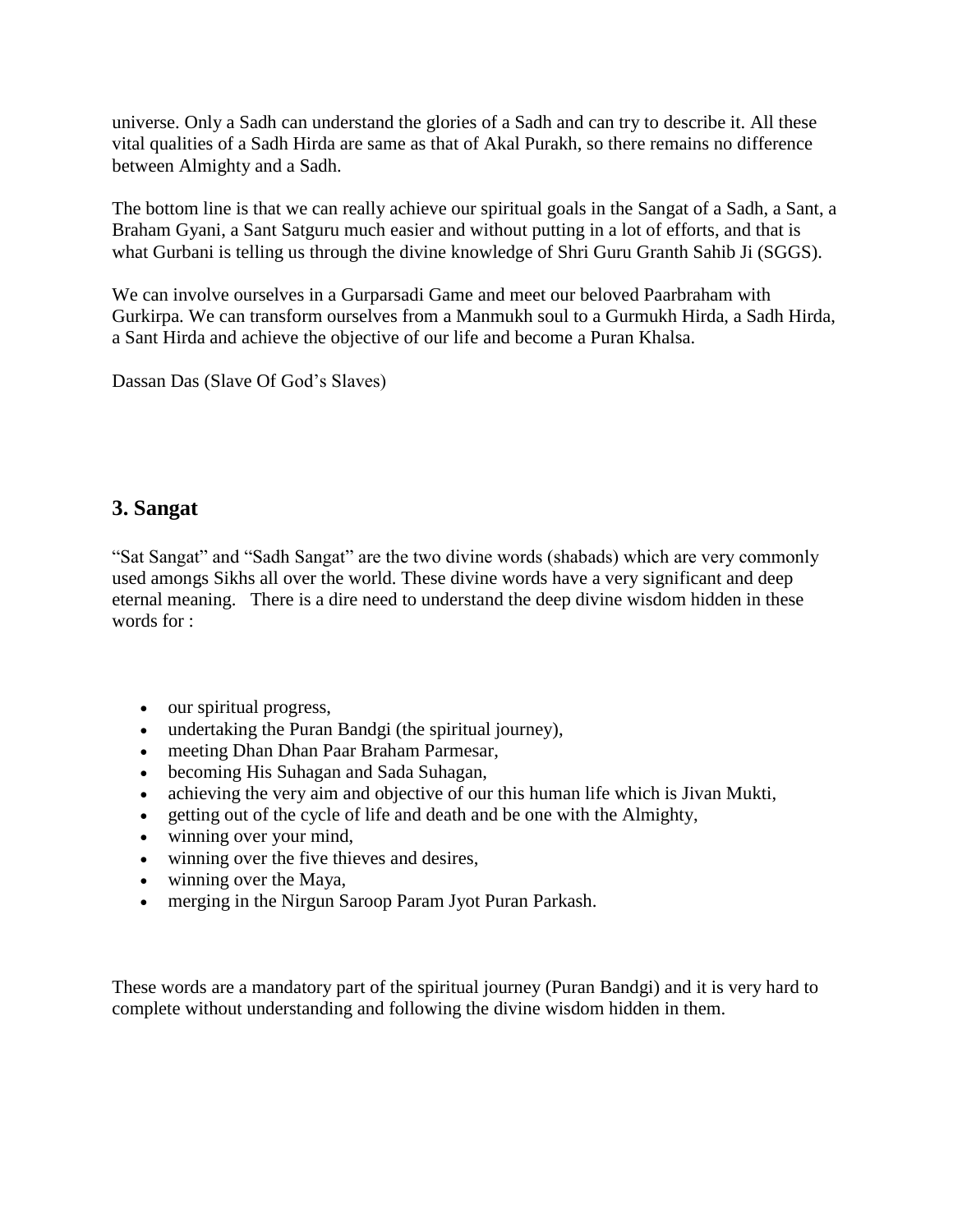Let us try to take a little deeper dive in to the ocean of knsowledge (Gyan Sarovar) and look at these words in light of the divinity and their divine meaning. The phrase "Sat Sangat" comprises of three words

- 1. "SAT",
- 2. "SANG" and
- 3. "GAT".

"SAT" means Paar Braham Parmesar (God). It means the entity which is the only "ETERNAL TRUTH". This word has been taken from the Mool Manter "IK OANKAAR **SAT** NAAM". "SAT" therefore signifies the Nirgun Saroop of Akal Purakh, this is the Param Jyot Puran Parkash part of the Paar Braham Parmesar, this is the Atum Rus part of the Almighty. It also signifies that part of the Sargun which has become "SAT SAROOP" – which has become completely truthful from inside out, which can only see, speak, hear, deliver and serve the Eternal Truth.

"SAT" also represents that part of a human soul which has been Eternally Blessed and with the Gur Parsaad has cleaned himself up completely from inside. The soul which has won over the five thieves, desires and Maya completely. That part of the soul which has gone beyond time and space and beyond the three qualities of Maya: Rajo, Tamo and Sato, and such a soul is known as a Sant, Sadh, Braham Gyani, Khalsa, Satgur in Gurbani.

The next word is "SANG", which means in the company of such souls which have become "SAT". Sitting with such souls and listening to them and then do whatever they tell you to do, to have full and complete faith and trust in such souls and then follow their words of divine wisdom. Sitting under the divine umbrella (Chattar) of such souls and adopt all their divine qualities and divine character, do their Seva, do Naam Simran in their company. Such souls are authorized by the Akal Purakh to give Gur Parsaad to those who have full and complete belief on them, Akal Purakh and Gurbani.

Such souls are capable of :-

• instituting your soul up in the Karam Khand and carving "Ik Oankaar Satnaam" in your Hirda,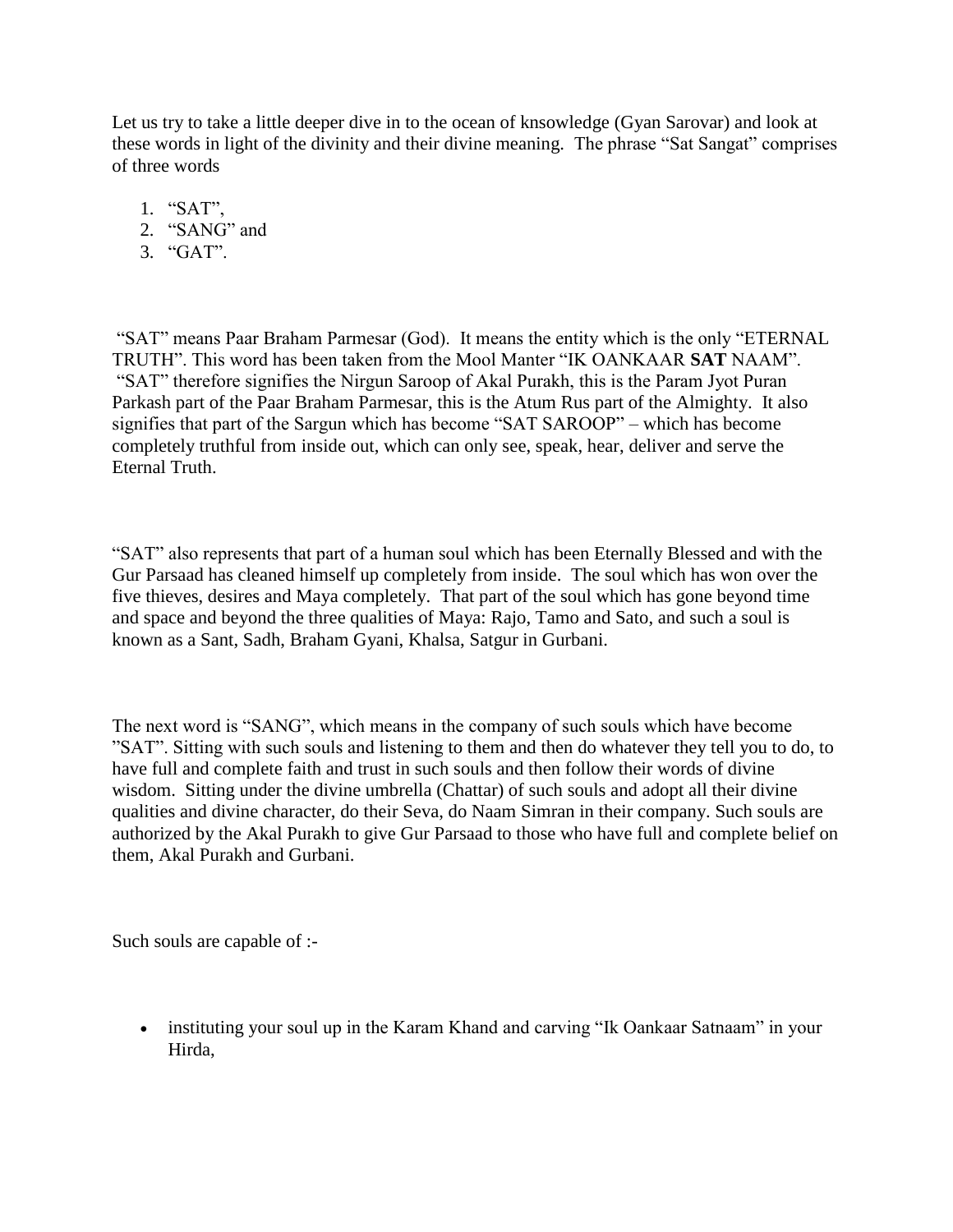- opening all your spiritual doors (Bajjar Kapaat) including Dassam Duaar to divine wisdom and divinity, giving Amrit to you, the real Amrit, the Naam Amrit, the Atam Rus Amrit, the Param Jyot Puran Parkash in your Hirda,
- making you like them by cleaning you completely from inside of all the mental sicknesses,
- clearing all your doubts,
- getting your Bandgi in to Sach Khand,
- making you merge with Akal Purakh and becoming Jivan Mukt.

Amrit flows on a continuous basis under the umbrella (Chattar) of such souls and flows to those who sit and do their Bandgi with full commitment, belief, faith and trust. Reaching this level of Jivan Mukti and becoming a Sant Hirda is the meaning of the third word "GAT". It means salvation, it means relieving of our soul of the shackles of Maya, wining over mind and Maya completely, merge in Almighty forever.

The second phrase "SADH SANGAT" also means the same thing as explained above. This also comprises of three divine words: "SADH", "SANG" and "GAT". Here the divine meaning of "SADH" is very simple: the human soul who has straightened itself out completely and aligned itself in line with all the divine qualities of Paar Braham Parmesar. Straightening means taking out all the non-divine qualities and fill oneself up with all the divine qualities. The person who has :-

- is completely purified from inside out,
- who has become totally stable "Atal Awastha"
- lets nothing distract him,
- gone beyond the three qualities of Maya,
- become unlimited like God himself,
- $\bullet$  become Ik Drisht single vision,
- become Nirvair no animosity with anybody,
- loved equally all the creations of the Creator,
- been relieved of the cycle of birth and death,
- become completely enlightened from inside with Param Jyot.

At that level there remains no difference between a "SADH" and Akal Purakh. That is the kind of respect and recognition in Gods' court (the Dargah) that is achieved by such a soul.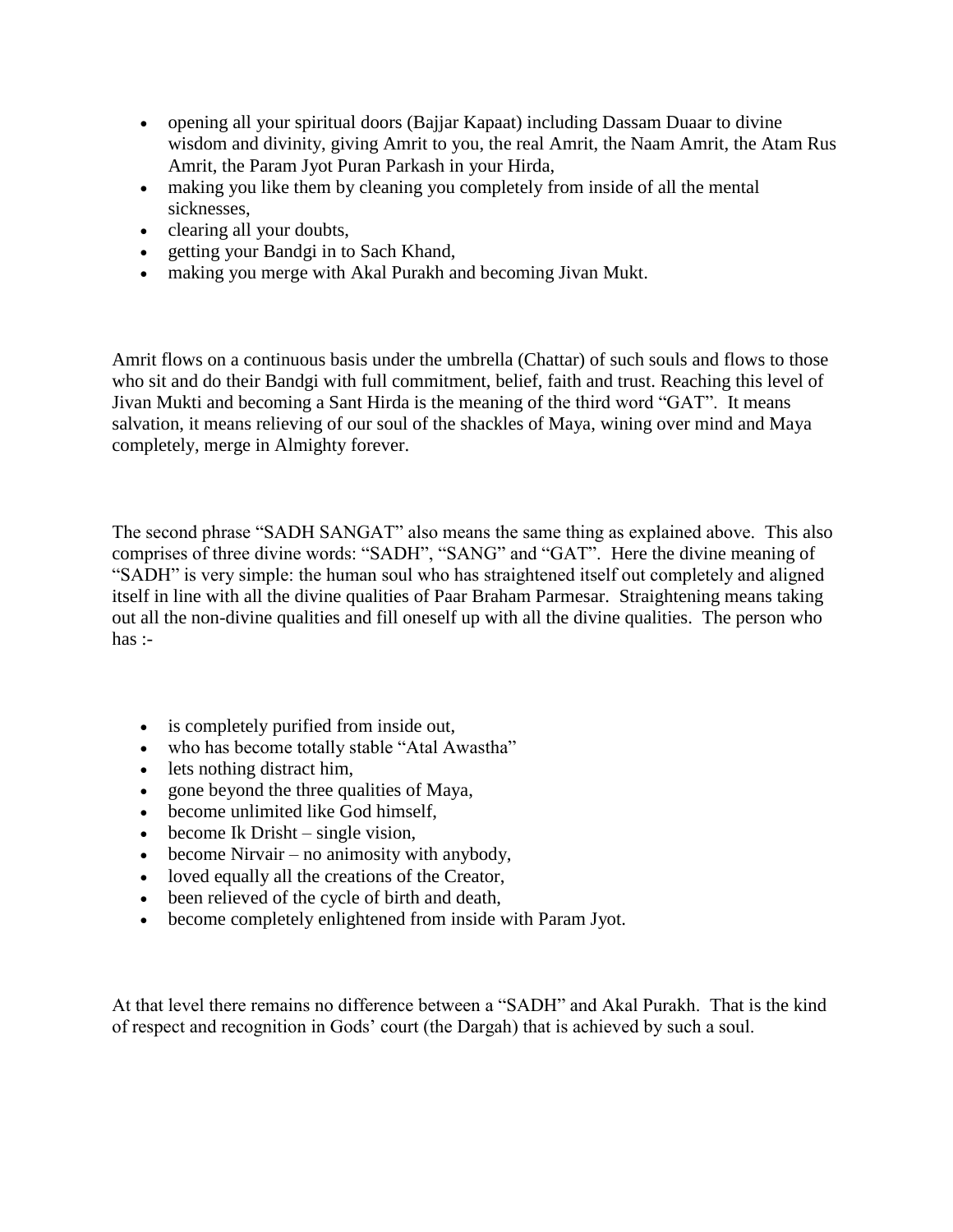Dassan Das (Slave Of God's Slaves)

### <span id="page-18-0"></span>**4. The Company Of Saints by Bhai Nand Lal Ji**

Thought you may enjoy this. Bhai Nand Lal Ji was not even intitiated as Khalsa-warrior (what we commonly call amritdharee) but he showed us what the true spiritual path was - love for God, SatGuru and the Saint. Once he came dressed as a khalsa warrior and requested Guru Gobind Singh Ji to join the Khalsa army and go to war. SatGuru ji told him that was not his order in life (hukam) for he was to wield the pen, not the sword. Realise that SatGuru Ji said that the ones who love will realise the Lord and that love is inside you. Teach that to the masses and become the saint who Bhai Nand Lal ji is talking about and tell me who will NOT want to be in your company?

This verse is from the Sikh hymn book (Amrit-Kirtan)on pages 311-314 - transaltion is from the internet:-

The biggest gain in the life comes from the company of the Saints, and the basic purpose of the human birth is to worship the Lord. (157)

You want to be the devotee of the Lord, and eventually be the one to know the Lord in depth. (158)

Every human on this earth is sent to be in the company of His saints. (159)

The best part of the life is spent in the company of the saints. The blessings of the Lord in the human life come from the company of the saints. (160)

Anyone who comes to the company of the saints, gets blessed with the precious maala of jewels (naam-maala) in his heart. Or the most precious jewel of all: naam-amrit is attained through the company of saints. (161)

The very nature of saints is to keep happiness around them, and by all means maintain the true relationship with the Lord. (190)

How can an individual acquire this precious wealth of ultimate bliss. One gets intimate to this unlimited wealth of his glory through the company of His saints. (191)

All this is accomplished through the company of the saints. They have complete access to the wealth of both ends - Maya serves them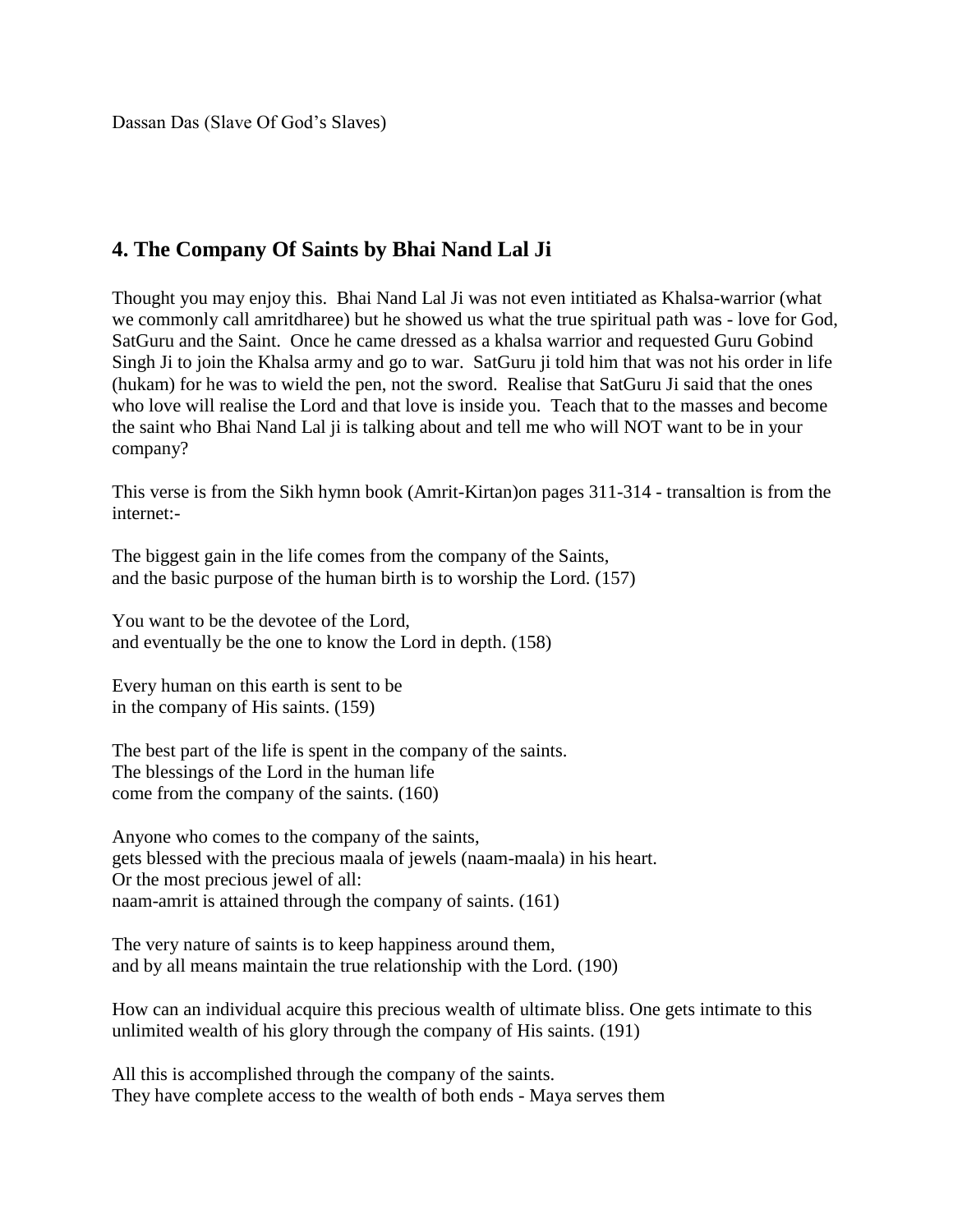on this earth, and they are the custodians of the most precious jewel of all - `Naam'. (192)

One gets the most benefits from the company of the saints. Their company showers the worthless human (part of the soil) with the precious fruit of His `Naam'. (193)

The saints appear as the living Lord on the earth. Truly they are the ones to run the both worlds - on the earth, and in the Dragah (God's Court). (230)

The saints come across as extremely humble analogous to a minute particle of dust (lowest of the lowest).

Truly, they are the most competent warriors of the Lord. (231)

They live through the worldly deeds of life, but they are completely aloof of the effect of materialism. They spend every breath of their life in the remembrance of the Lord. (232)

The saints consider themselves as small as an ant, yet they are brave and powerful than the most powerful elephant. (233)

Anyone who comes across them, gets surprised with the taste of the ambrosial nectar. Their glory flourishes at the times when someone doubts them. (234)

The company of saints is acquired only with the blessings of the Lord. And then one does not worry about materials anymore. (235)

The saints appear to be materialistic, but in reality, they are aloof of the worldly attachments. They are envisioning the purest divine light of the Lord for each and every moment. (333)

In the eyes of common people, they appear absorbed in the worldly deeds. In reality, they are absorbed in the Lord all the time. (334)

A common person views them as very involved in the family (sons-daughters), but in fact their true relationship is with the Almighty Himself. (335)

They appear to be lost in the greed, but truly, they have become pure by remembering Him (or reciting his `Naam') all the time. (336)

In the eyes of common folks, they appear as trapped in the materialistic dealings, Yet, in reality, they are far above the materialistic attachments. (337)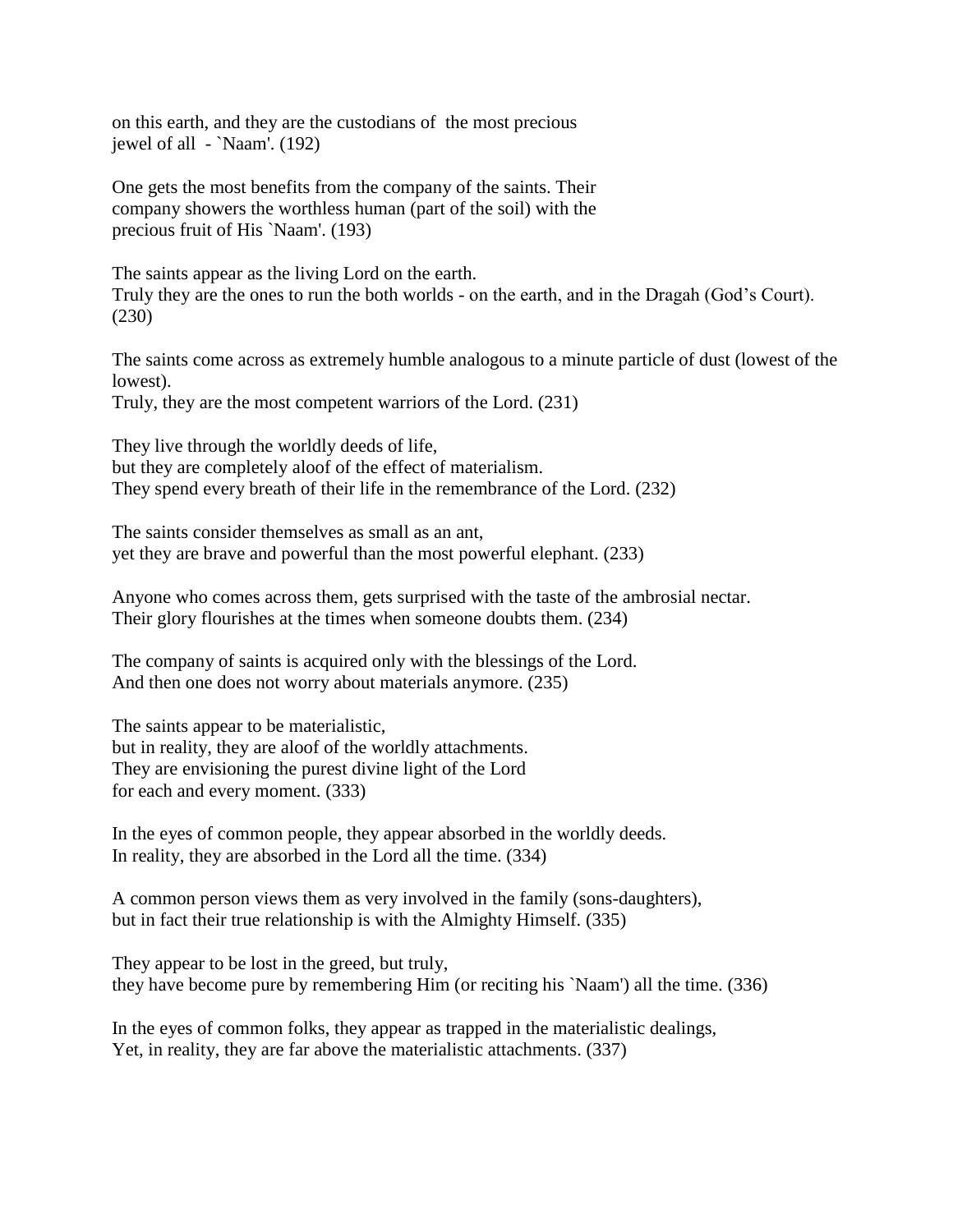They appear to be busy in accumulating the wealth (gold-silver), but truly they are intensly absorbed with the Creator of water-earth-wealth. (338)

With the time, their real life becomes apparent, and they bless the environment with the aroma of their holy presence. (339)

Their spiritual state goes totally transparent with the Almighty, and one can envision the total truth in the saints. The both worlds (Lok-Parlok) work under the total will of the saints. (340)

They remember the Lord with their tongue, and mind all the time. In remembering the Lord, their tongue emerges as the mind, and the mind becomes the tongue. (341)

The devotees absorbed in the Lord quote that the saints find the total happiness and enjoyment only through the company of the Lord. (342)

The saint, whose mind is embedded in nothing but Lord, accomplishes the highest status of all. (370)

This secret is realized only by the saints who are totally immersed in the truth themselves. They do not like to get trapped in any wasteful conversations. (371)

If you are seeking for the company of the Lord, fall flat to the feet of true saints (puran sant), and follow their wisdom of Truth. (372)

A true saint will make you truthful, and complete (puran) just like him. You will accomplish whatever you wish for in their company. (373)

Dust of your feet

## <span id="page-20-0"></span>**5. Meeting The Sangat One Is Saved**

satnaam,satnaam,satnaam,satnaam,satnaam sada sada satnaam ji.

Last wednesday I woke up and had this line on my lips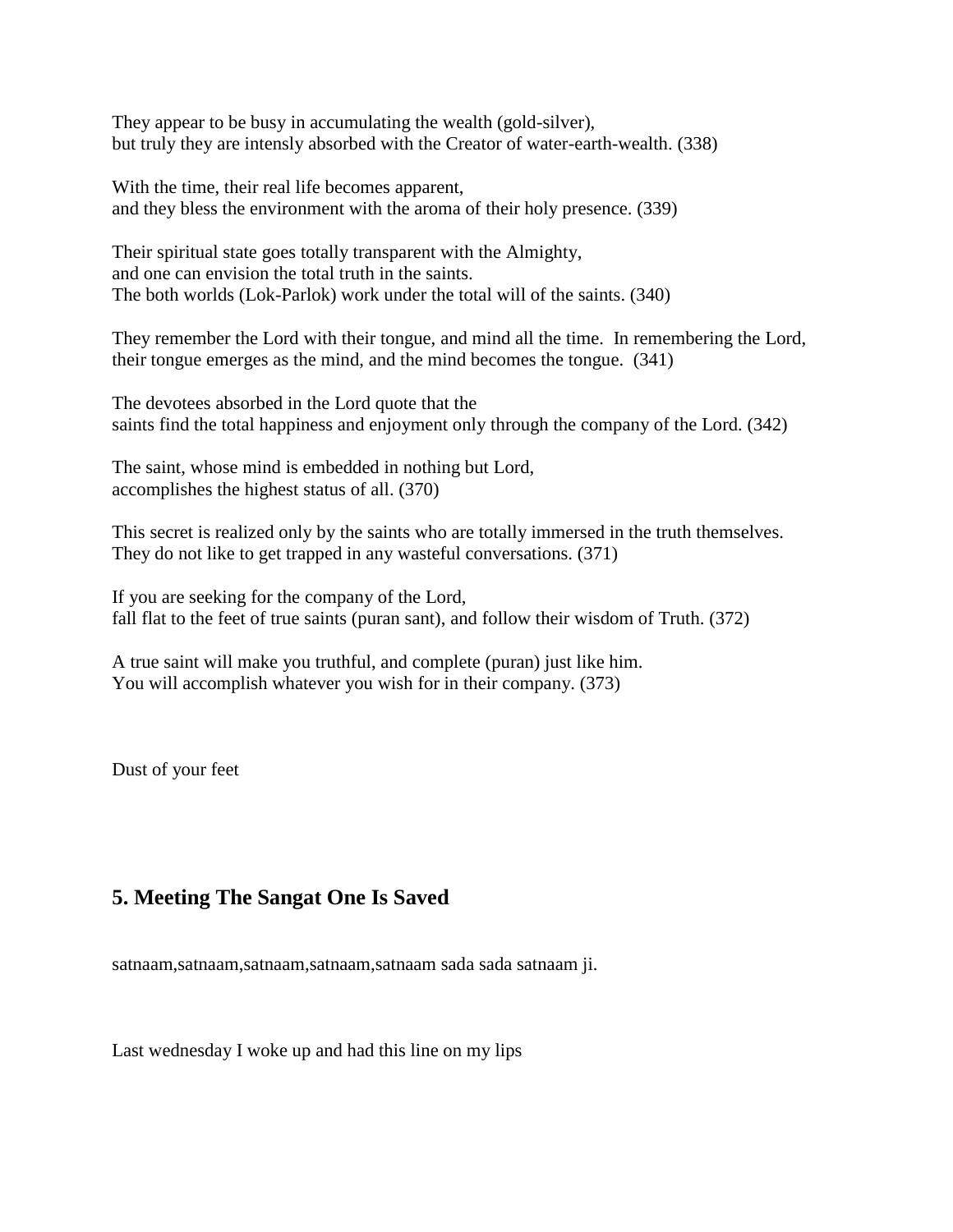*O my Dear Lord of souls, one who joins the Sat Sangat, the True Congregation, is saved. By Guru's Grace, the supreme status is obtained, and the dry wood (human mind and body) blossoms forth in lush greenery (rejuvinated with naam amrit). ||1||*

SGGS 10

I kept doing simran of this line the whole day. I felt like calling Baba ji . I called Baba ji he was out of town. Felt very good the whole day. Called Baba ji again. Talked to him about lots of things. Baba ji said, "CHALI CHAL – Keep on Going". Babaji also said, "people walking on the streets is sangat. People

you meet at work is sangat. People on freeways is sangat."

Now where can you get wisdom like this? And people still slander him?

In 1999 our Pabi ji (sister-in-law) introducd us to a lady saint in India. She asked us to come to her Gurudwara and stay there for few days and listen to the prayers (paath) the whole day. She said that it would give me the peace of mind that I was looking for. But, I didn't feel like staying there but did so as I did not want to hurt Pabi ji's feelings. But I felt no peace. I did not get what i was looking for. I felt very depressed and felt I will never get what I am looking for.

Then in 2000 met Baba ji and immediately felt that peace of mind that I was looking for. Now when any one says how can you call someone your guru who did this and that etc etc? I dont argue and dont even feel like doing so. Because what I have got inside I cant show to anyone can only feel it. And a person who can feel the same will not ask this question?

I see God in them too because they are actually helping me to be even stronger in what I believe in. I say

thankyou to them all the times for doing so. I love them and thank them from the bottom of my heart .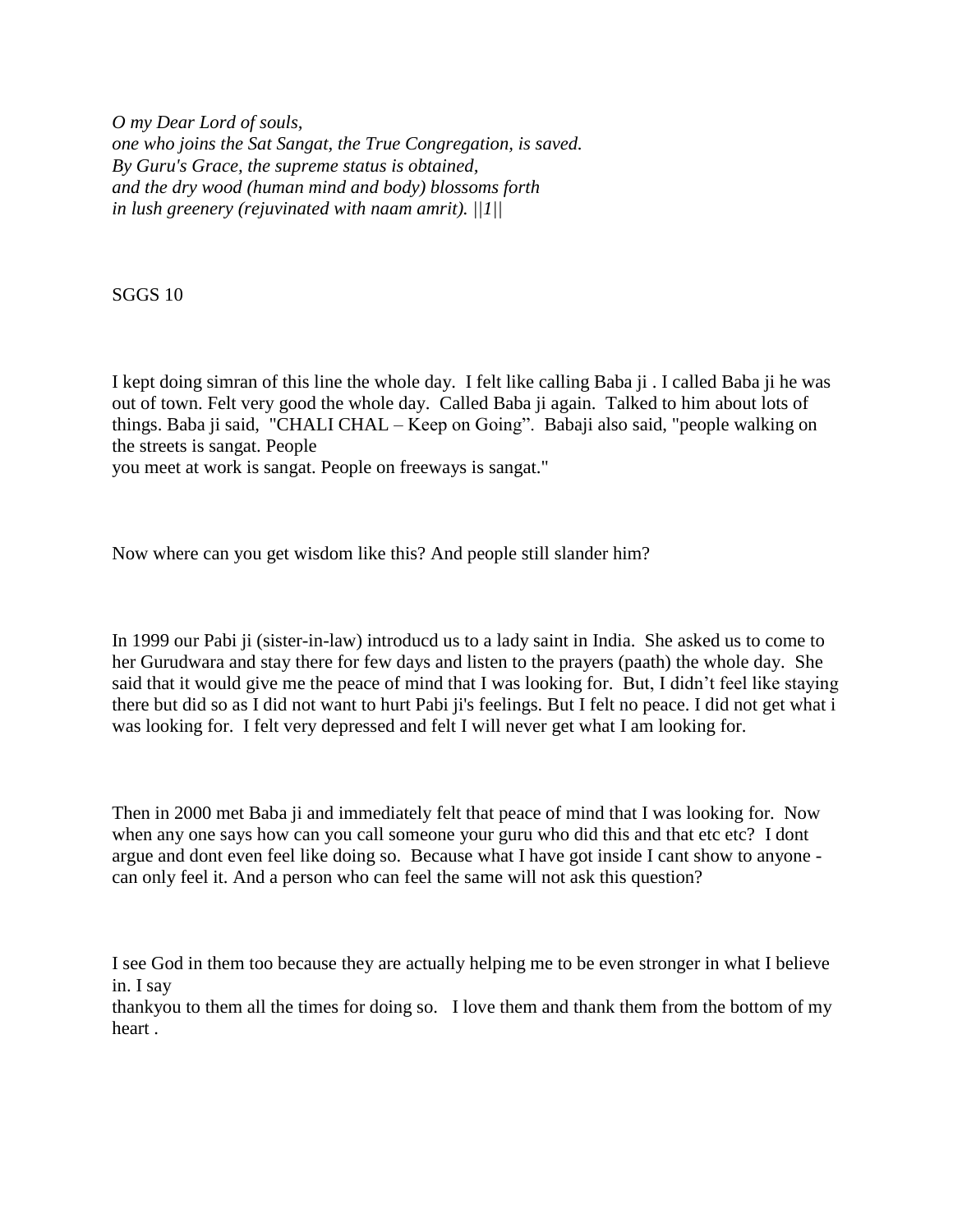love always

neecha di neech (lowest of the low)

Bibi Ji.

# <span id="page-22-0"></span>**6. Why Is Sangat So Important?**

Why is the society of "Truth" within the saint (sat sangat) so important?

Because in the Sat Sangat you get to do 2 things

1) increase your naam amrit

2) decrease your ego.

With Guru ji's kindness the following image came to mind :

Imagine a scale, on one side is naam on the other side is ego.

When you come to the Sangat the ego side is heavier.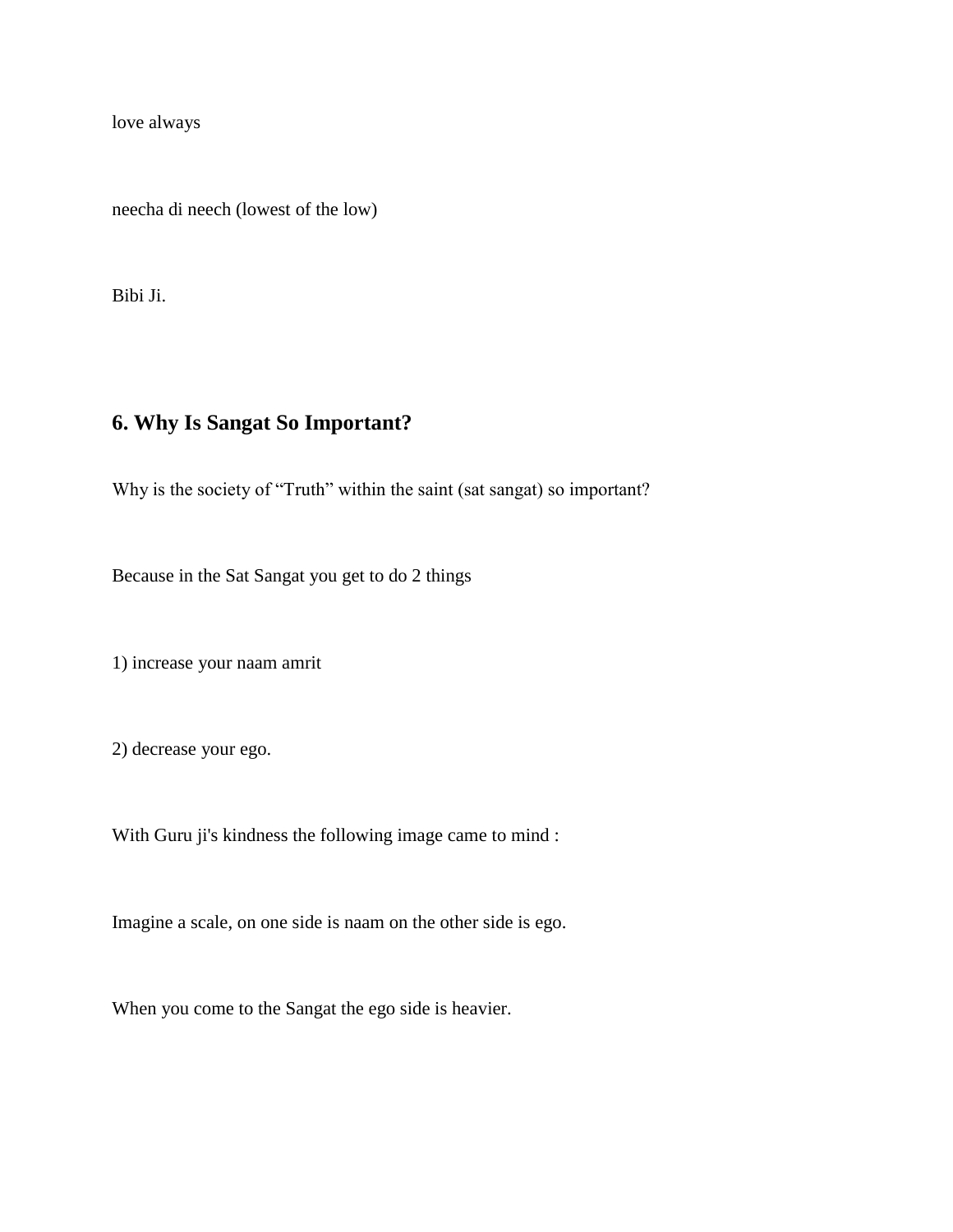You come in and touch others feet, do dandauth, serve others food, bring food for the sangat, you wash their feet. All this reduces the ego.

And meanwhile you are doing "satnaam" simran. You sit and meditate and blessings from God flow through the saints to all around. Naam amrit increases.

So when you leave the Sangat, the naam side is heavier.

The whole path of prema bhagati (loving devotion) is just about replacing EGO with NAAM.

Gurbani says that EGO and NAAM are exact opposites and the two cannot reside in the same vessel at the same time.

*How is the Society of Truth to be known? There, the Name of the One Lord is chanted. The One Name is the Lord's Command; O Nanak, the True Guru has given me this understanding. ||5||*

#### SGGS 72

So pray to God and Gur for the gift of going to regular Sangat and empty out the ego, fill up with naam amrit.

dust of your feet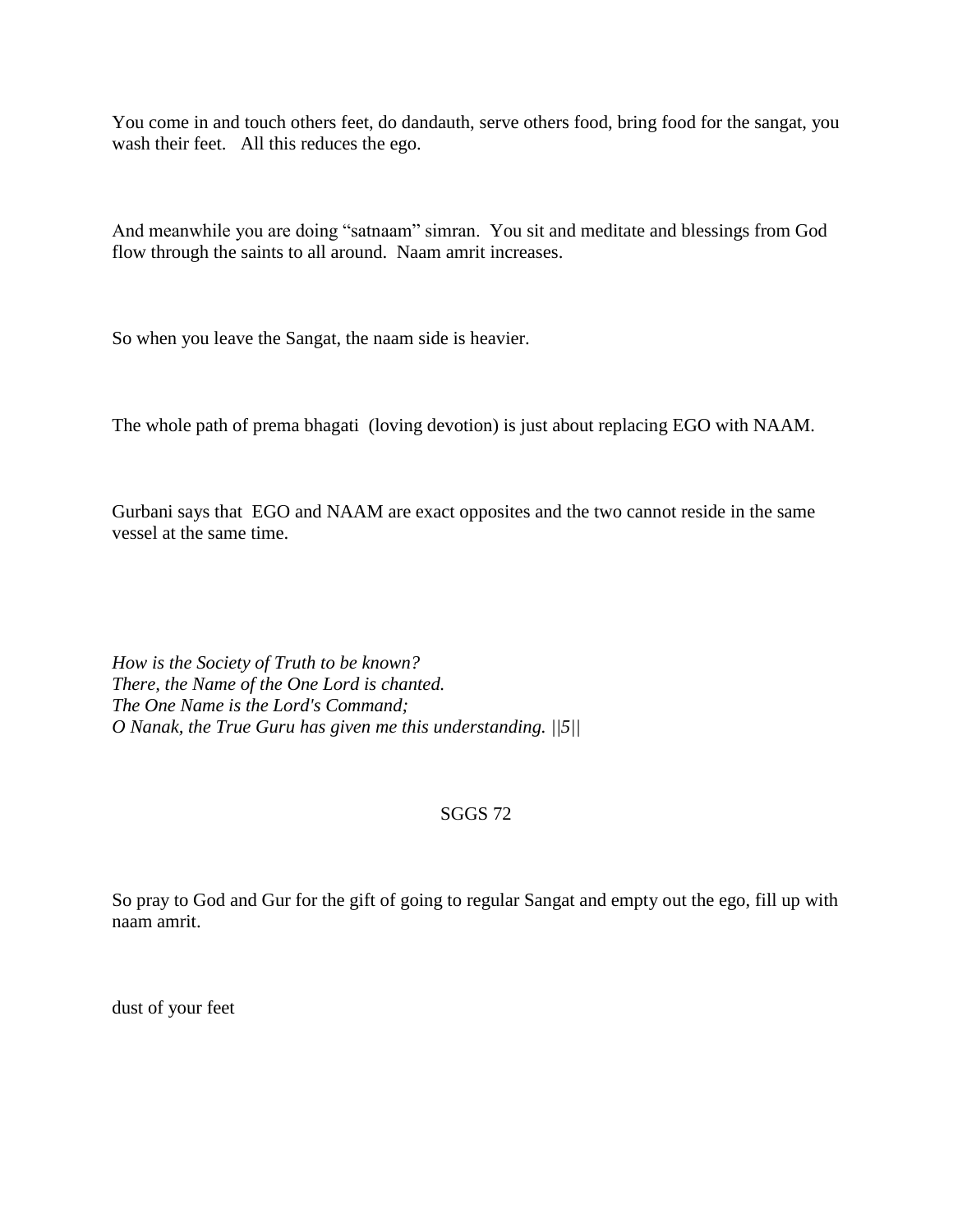#### <span id="page-24-0"></span>**7. Yearning for the Sangat**

Trying to get to a place where all is love and all is truth. To a place where no one is a stranger even when meeting for the first time. Is there such a place where all walk, meet and greet in harmonius love?

Fear is not known in this place. Ignorance is outcasted from this place. Truth is not hidden, it is open and free to all - it is all there is, it gives birth to a cool breeze that is love.

This air current of love is used as transport to go to where one yearns to be. This truth gives birth to the flowers of compassion with their delicate velvet petals with all the beautiful colours and more.

To sit in the presence of a flower with utmost reverence and humility, to watch it move to the current of love and to learn on how to do the same. To learn that even if a petal should fall to continue to keep moving to the current of love with no sorrow, just love.

Oh to gaze at a soul who sits in this awe of a flower one feels emancipated. Every place one looks one sees each soul sitting, standing, walking, laughing, dancing, playing and singing in their own perfect peace.

How beautiful this community is, this company lives in the heart - when one recognises this, it becomes so on the outside...

...Dhan Dhan SatSangat jee,

forever yearning to be at your feet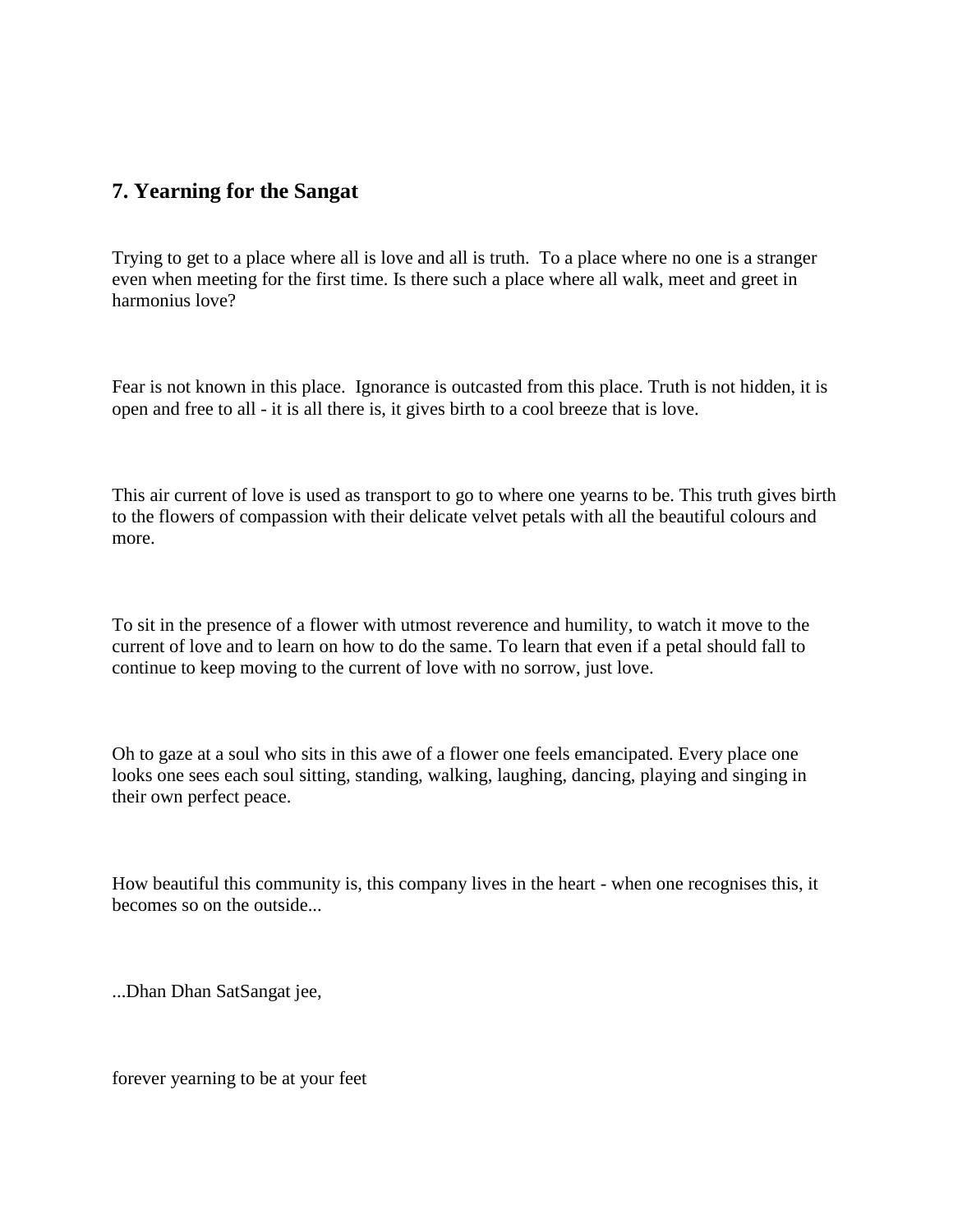Kiram Jant

#### <span id="page-25-0"></span>**8. Premee's Poem Sat Jans?**

*Raag Bairaaree, Fifth Mehl, First House: One Universal Creator God. By The Grace Of The True Guru:*

*Meeting with the humble Saints (Sant Janaa), sing the Praises of the Lord. The pains of millions of incarnations shall be eradicated. ||1||Pause||*

*Whatever your mind desires, that you shall obtain. By His Kind Mercy, the Lord blesses us with His Name. ||1||*

*All happiness and greatness are in the Lord's Name. By Guru's Grace, Nanak has gained this understanding. ||2||1||7||*

This poem was written by Premee Ji after her first meeting with the sangat.

Sat jans – Devotees of Truth

The Satjans send out cosmic energy. Penetrating I can't contain its intensity. The Satjans are robed in the court of Sach. The pure holy saints all comes to watch.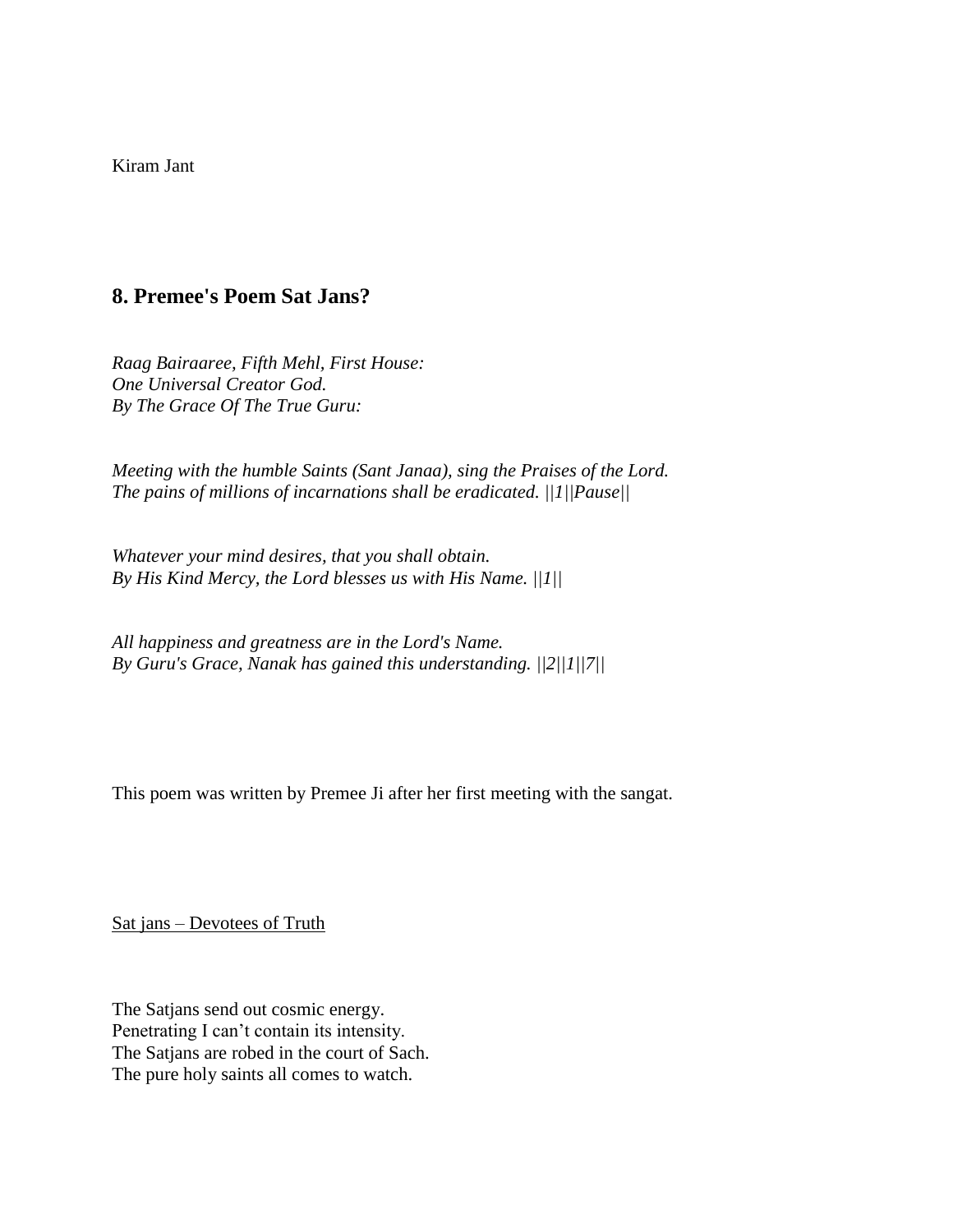The Satjans face shines day and night. Gazing at them I destroyed spite.

The Satjans have taught me to love the truth. By their true actions my goal doesn't seem aloof.

The Satjans have shown me pure affection. By which I burnt the filthy garb of deception.

The Satjans have given me the priceless boon. And with it I remain continuously attuned.

The Satjans make me fall in love again and again. And everytime the arrow of love pierces deeper within.

The Satjans inspire me to laugh and sing. And so my soul does, rapturous in him.

The Satjans sow truth and truth they reap. I beg Satnaam ji to give me a place at their feet.

Thank you to the Satnaam Family this week end - it was beautiful.

Please keep me near your charan (feet), under your saran (protection) and inspired to practise Sat Karams (truthful deeds).

Tusi sarai dhan Sat Jan ho (you are all great great)